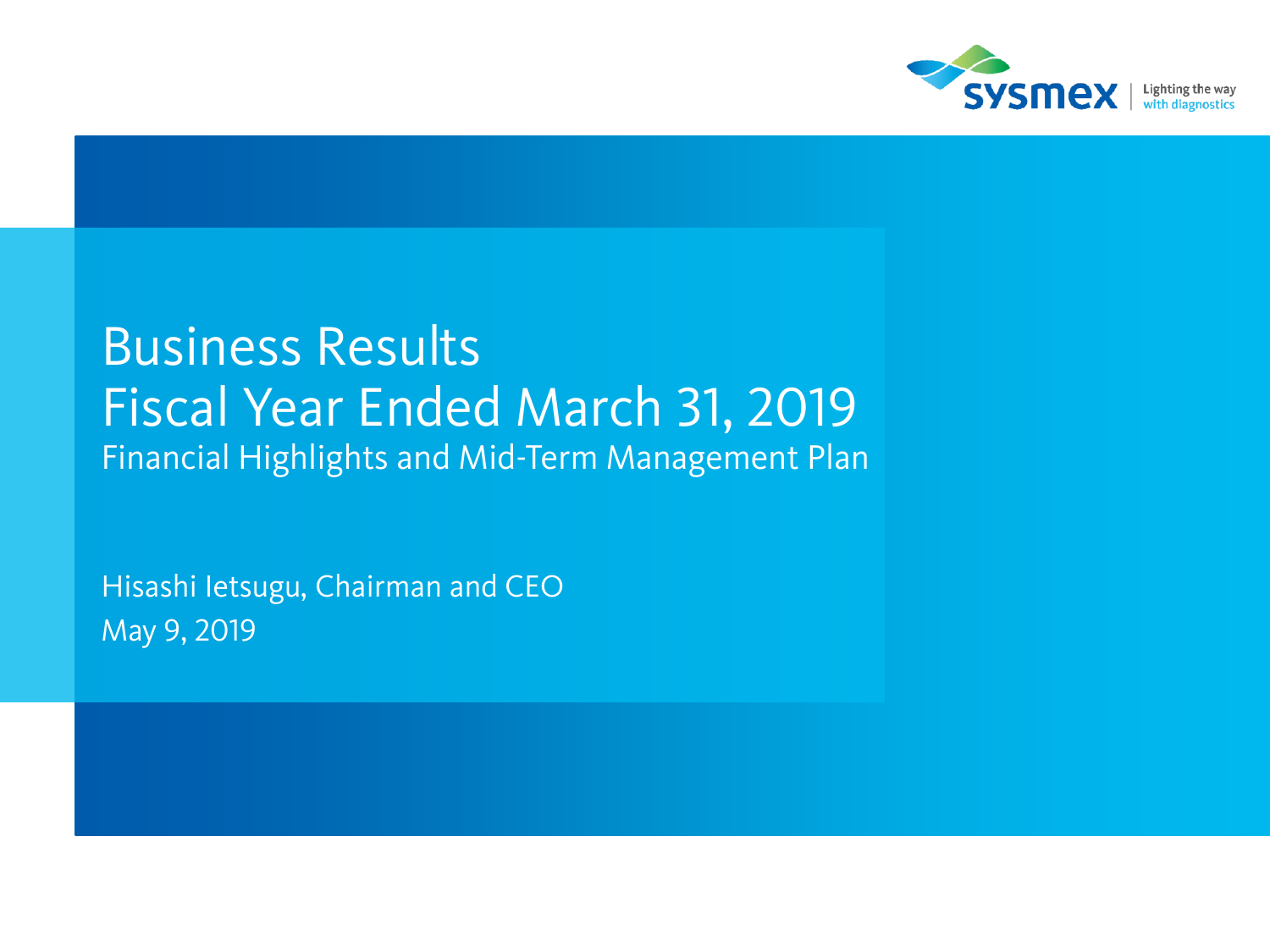#### Change in the Information Disclosed in Presentation Materials

- We have disclosed information by geographic region through the third quarter of the fiscal year ended March 31, 2019. From the end of that fiscal year, we have changed to the disclosure of information by destination.
- Sales and operating profit by geographic region are provided for reference.

The Sysmex Group adopted International Financial Reporting Standards (IFRS) in the fiscal year ended March 31, 2017. Figures are disclosed in compliance with IFRS.

This material contains forward-looking statements about Sysmex Corporation and its Group companies (the Sysmex Group). These forward-looking statements are based on the current judgments and assumptions of the Sysmex Group in light of the information currently available to it. Uncertainties inherent in such judgments and assumptions, the future course of our business operations and changes in operating environments both in Japan and overseas may cause our actual results, performance, achievements, or financial position to be materially different from any future results, performance, achievements or financial position either expressed or implied within these forward-looking statements.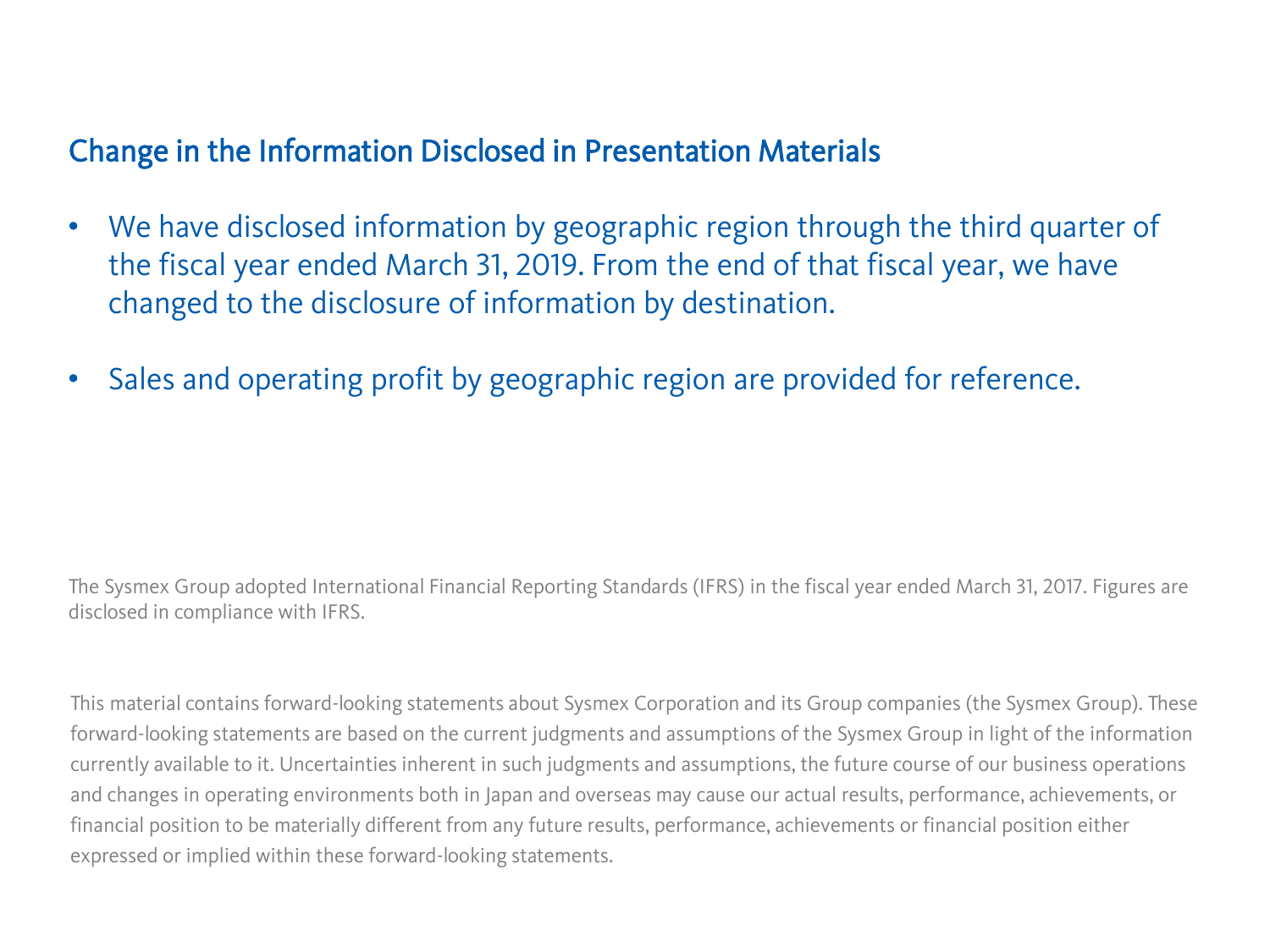

- Index 1. Financial Highlights for the<br>Fiscal Year Ended March 21 Fiscal Year Ended March 31, 2019
	- 2. Review of Previous Mid-Term Management Plan (Announced in May 2017)
	- 3. Mid-Term Management Plan (Fiscal Years Ending March 31, 2020 to 2022)
	- 4. Consolidated Earnings Forecast for the Fiscal Year Ending March 31, 2020
		- (Appendix)
		- Financial Highlights for the Fiscal Year Ended March 31, 2019
		- Mid-Term Management Targets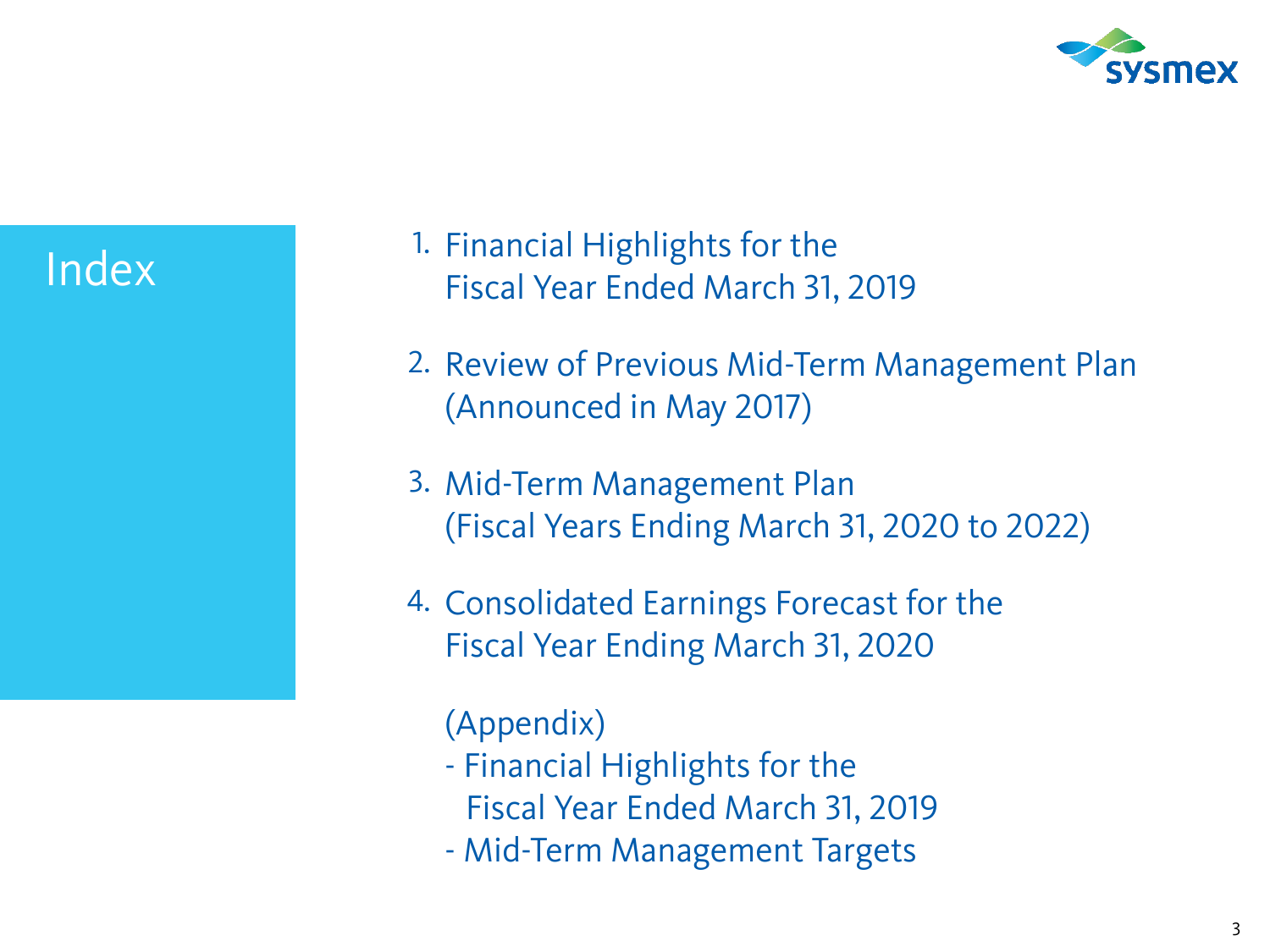

### 1. Financial Highlights for the Fiscal Year Ended March 31, 2019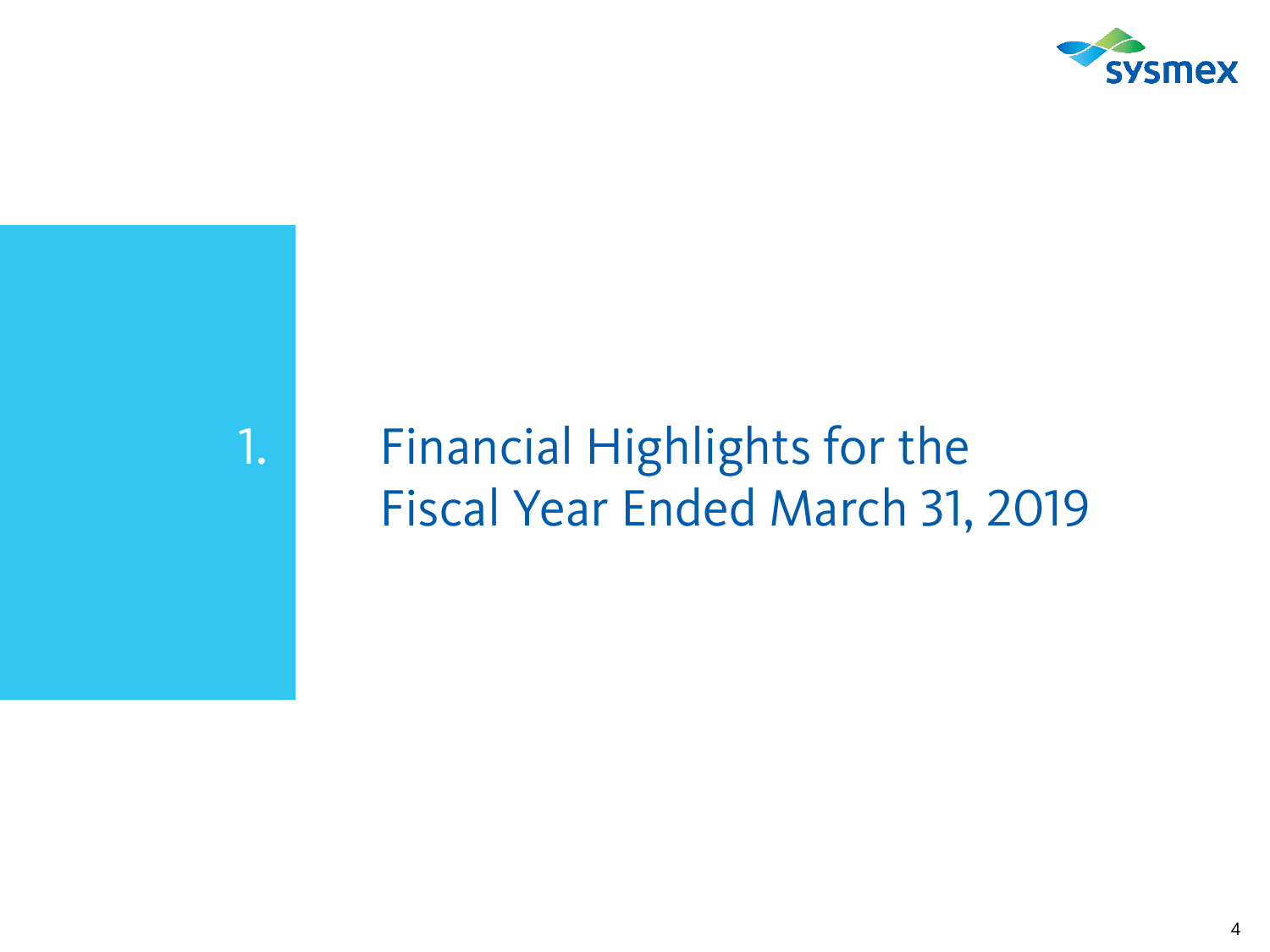### Financial Highlights





|      | <b>Fiscal year</b> | Fiscal year    |  |
|------|--------------------|----------------|--|
|      | ended              | ended          |  |
|      | March 31, 2019     | March 31, 2018 |  |
| 1USD | ¥110.9             | ¥110.9         |  |
| 1EUR | ¥128.4             | ¥129.7         |  |
| 1CNY | ¥16.5              | ¥16.8          |  |

| (Billions of yen)     |                        |      |                                                |                                            |       |                                     |        | (Billions of yen)                       |
|-----------------------|------------------------|------|------------------------------------------------|--------------------------------------------|-------|-------------------------------------|--------|-----------------------------------------|
| Japanese<br>standards | <b>IFRS</b><br>293.5   |      |                                                | <b>Fiscal year ended</b><br>March 31, 2019 |       | Fiscal year ended<br>March 31, 2018 |        | <b>YOY (Previous</b><br>$period = 100%$ |
|                       | 281.9                  |      |                                                | <b>Results</b>                             | Ratio | Results                             | Ratio  |                                         |
|                       | 252.6<br>249.8<br>59.0 | 61.2 | Net sales                                      | 293.5                                      | 100%  | 281.9                               | 100%   | 104.1%                                  |
| 221.3                 | 51.7<br>60.7           |      | Cost of sales                                  | 131.8                                      | 44.9% | 122.9                               | 43.6%  | 107.2%                                  |
|                       |                        |      | SG&A expenses                                  | 81.2                                       | 27.7% | 82.5                                | 29.3%  | 98.4%                                   |
|                       |                        |      | R&D expenses                                   | 19.5                                       | 6.7%  | 16.7                                | 5.9%   | 116.9%                                  |
|                       |                        |      | Other income<br>(expenses)                     | 0.4                                        | 0.1%  | (0.5)                               | (0.2)% |                                         |
|                       |                        |      | Operating profit                               | 61.2                                       | 20.9% | 59.0                                | 21.0%  | 103.7%                                  |
|                       |                        |      | Profit attributable to<br>owners of the parent | 41.2                                       | 14.0% | 39.2                                | 13.9%  | 105.1%                                  |

● Net sales: Net sales rose due to ongoing increases in reagent sales in each field. Operating profit: Despite higher R&D expenses, operating profit rose due to higher gross profit and efforts to constrain SG&A expenses.

Exchange rate fluctuations reduced net sales ¥4.07 billion and boosted operating profit ¥0.18 billion. At the exchange rates prevailing one year earlier, net sales would have been up 5.5% year on year, and operating profit up 3.4%.

- **Profit attributable to owners of the parent:** Profit was up due to a lower tax rate, despite the impact of an exchange loss.
- **Exchange loss (gains):** Loss of ¥1.58 billion (loss of ¥0.31 billion in the previous year)
- Capital expenditure (tangible): ¥20.00 billion
- Depreciation and amortization: ¥15.84 billion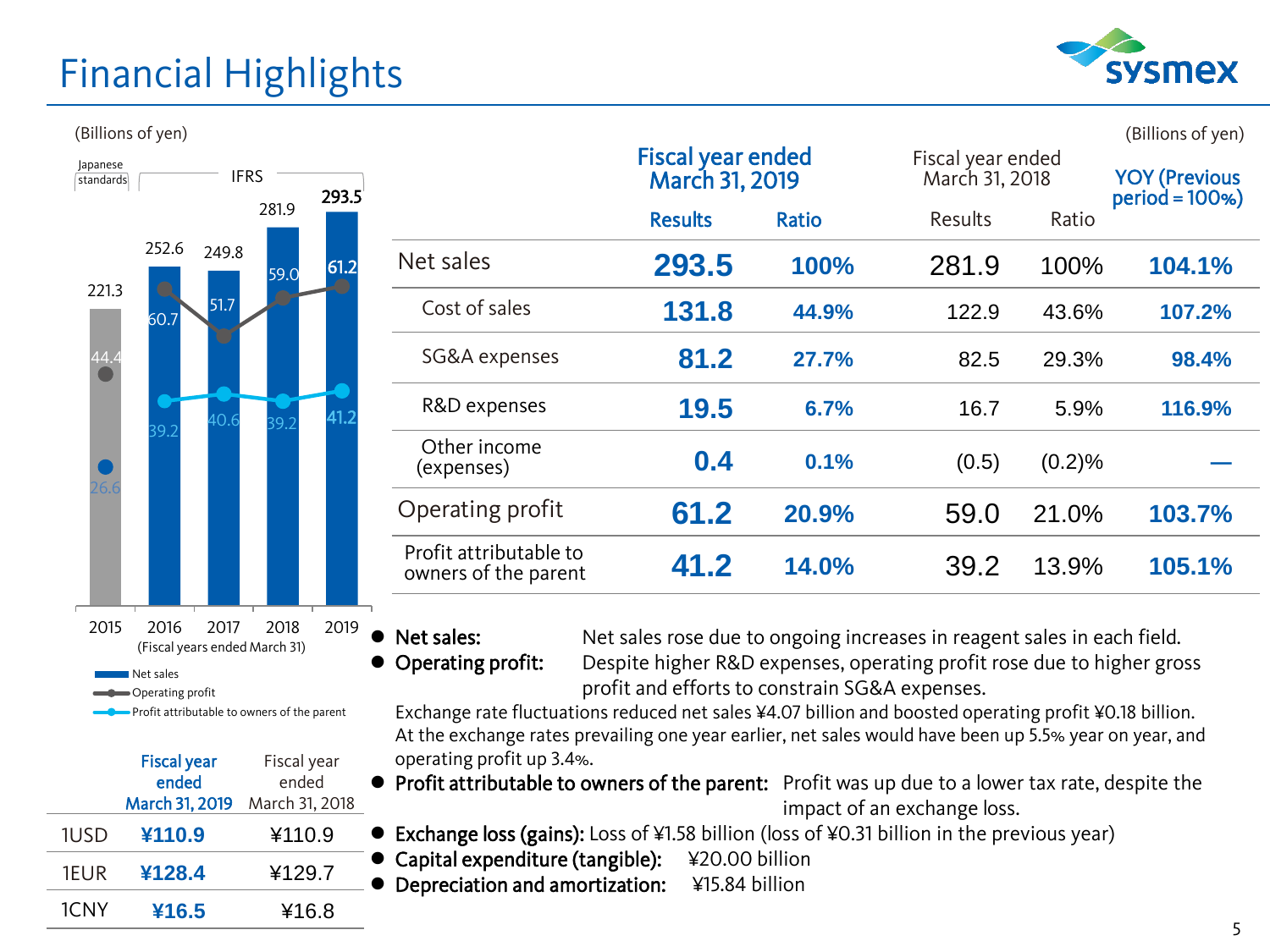### Breakdown of Net Sales (by Geographic Region)



|             | <b>Fiscal year ended</b><br>March 31, 2019 |              | Fiscal year ended<br>March 31, 2018 |                          | (Billions of yen)                                                                |
|-------------|--------------------------------------------|--------------|-------------------------------------|--------------------------|----------------------------------------------------------------------------------|
|             | <b>Results</b>                             | <b>Ratio</b> | Yen                                 | Local<br>currency        | Net Sales by Destination                                                         |
| Net sales   | 293.5                                      | 100.0%       | 104.1%                              | $\overline{\phantom{0}}$ |                                                                                  |
| Americas    | 70.5                                       | 24.0%        | 106.3%                              | 106.1%                   | <b>FX</b><br>AP Japan impact<br>China<br><b>EMEA</b><br>$0.98 - 0.94$<br>$-4.07$ |
| <b>EMEA</b> | 75.6                                       | 25.8%        | 102.4%                              | 103.6%                   | 7.35<br>Americas<br>3.86<br>4.38                                                 |
| China       | 78.2                                       | 26.7%        | 108.5%                              | 110.1%                   |                                                                                  |
| AP          | <b>25.0</b>                                | 8.5%         | 102.0%                              |                          | 293.5<br>281.9                                                                   |
| Japan       | 44.0                                       | 15.0%        | 97.9%                               |                          |                                                                                  |

Percentage of Sales in Emerging Markets

| Fiscal year ended | <b>Fiscal year ended</b> |
|-------------------|--------------------------|
| March 31, 2018    | <b>March 31, 2019</b>    |
| 39.2%             | 39.5%                    |



2018.3 2019.3 2018 (Fiscal years ended March 31) 2019

+¥11.5 billion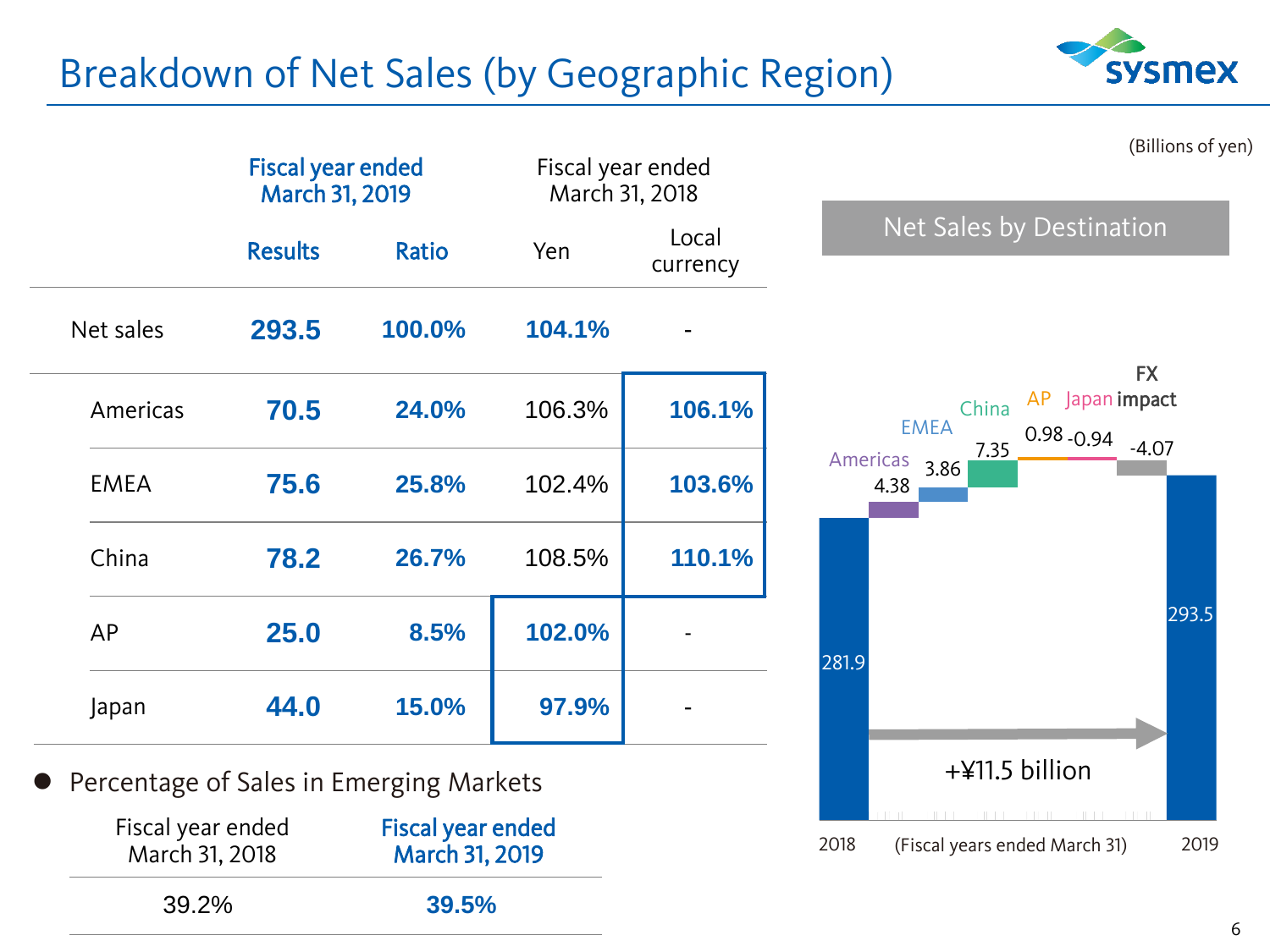### Sales by Business and Product Type



|              |                               |                                     |        |                                     |        |                            | (Billions of yen)    |
|--------------|-------------------------------|-------------------------------------|--------|-------------------------------------|--------|----------------------------|----------------------|
|              |                               | Fiscal year ended<br>March 31, 2019 |        | Fiscal year ended<br>March 31, 2018 |        | <b>YOY</b>                 | Reference: YOY at    |
|              |                               | <b>Results</b>                      | Ratio  | Results                             | Ratio  | (Previous period =<br>100% | previous year's rate |
|              | Hematology                    | 181.6                               | 61.9%  | 174.8                               | 62.0%  | 103.9%                     | 105.3%               |
|              | Urinalysis                    | 21.0                                | 7.2%   | 20.6                                | 7.3%   | 102.2%                     | 104.0%               |
|              | <b>HU Business</b>            | 202.7                               | 69.1%  | 195.4                               | 69.3%  | 103.7%                     | 105.2%               |
|              | Immunochemistry               | 13.9                                | 4.7%   | 11.1                                | 4.0%   | 124.4%                     | 126.0%               |
|              | Clinical chemistry            | 3.1                                 | 1.1%   | 3.2                                 | 1.2%   | 97.6%                      | 99.0%                |
|              | Hemostasis                    | 47.9                                | 16.3%  | 45.0                                | 16.0%  | 106.5%                     | 108.0%               |
| $\mathbb{R}$ | <b>ICH Business</b>           | 65.0                                | 22.2%  | 59.4                                | 21.1%  | 109.4%                     | 110.9%               |
| business     | <b>Core Businesses</b>        | 267.8                               | 91.3%  | 254.9                               | 90.4%  | 105.1%                     | 106.5%               |
|              | <b>FCM Business</b>           | 1.5                                 | 0.5%   | 1.6                                 | 0.6%   | 95.5%                      | 97.3%                |
|              | <b>LS Business</b>            | 10.2                                | 3.5%   | 8.9                                 | 3.2%   | 114.5%                     | 116.1%               |
|              | Others                        | 0.05                                | 0.0%   | 0.01                                | 0.0%   | 371.4%                     | 371.4%               |
|              | Next core businesses          | 11.8                                | 4.0%   | 10.5                                | 3.8%   | 111.9%                     | 113.0%               |
|              | Other businesses <sup>1</sup> | 13.8                                | 4.7%   | 16.4                                | 5.8%   | 84.2%                      | 85.7%                |
|              | <b>Total Sales</b>            | 293.5                               | 100.0% | 281.9                               | 100.0% | 104.1%                     | 105.5%               |
| ළ            | Instruments                   | 82.6                                | 28.2%  | 83.8                                | 29.7%  | 98.6%                      | 99.8%                |
|              | Reagents                      | 167.8                               | 57.2%  | 158.0                               | 56.1%  | 106.2%                     | 107.8%               |
| product type | Services <sup>2</sup>         | 34.5                                | 11.8%  | 31.1                                | 11.1%  | 111.0%                     | 112.1%               |
|              | Others                        | 8.4                                 | 2.9%   | 8.8                                 | 3.1%   | 95.0%                      | 96.7%                |

1 Other businesses: Clinical laboratory information systems, sales of third-party products, etc.

2 In China, some sales included in "reagents" and "others" through the second quarter of the fiscal year ended March 31, 2019 were reclassified to "services" from the third quarter. <sup>7</sup>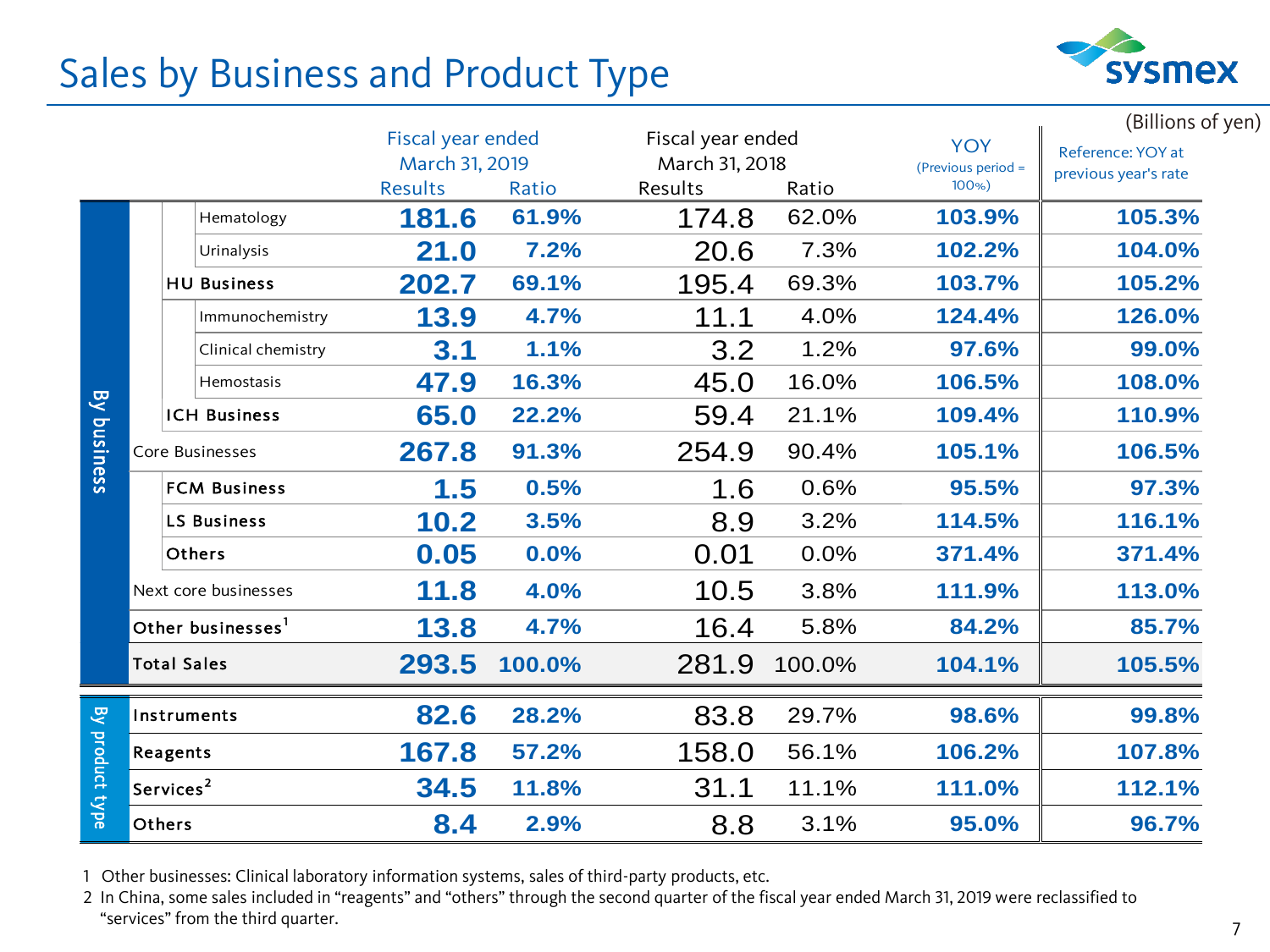### Breakdown of Operating Profit





Operating profit rose ¥2.2 billion as higher net sales pushed up gross profit and due to efforts to constrain SG&A expenses.

- Gross profit rose ¥8.8 billion (excluding the FX impact), due to higher net sales.
- SG&A expenses fell ¥0.5 billion (excluding the FX impact), due to successful efforts to restrain these expenses and to the impact of extraordinary factors in the previous fiscal year.
- The cost of sales ratio worsened by 1.3% because of the reconfiguration of service outsourcing expenses in China and distribution costs stemming from higher crude oil prices.
- R&D expenses grew ¥2.8 billion, centering on investment in life science business. As a percentage of sales, these expenses were up to 6.7%.
- Extraordinary factors in the previous fiscal year
	- $\checkmark$  An impairment loss at a Group affiliate (Partec) had a ¥1.0 billion negative impact on other income and expenses.
	- $\checkmark$  The dissolution of an employee pension fund resulted in lower cost of sales, SG&A expenses and R&D expenses, having a ¥1.6 billion positive impact on operating profit.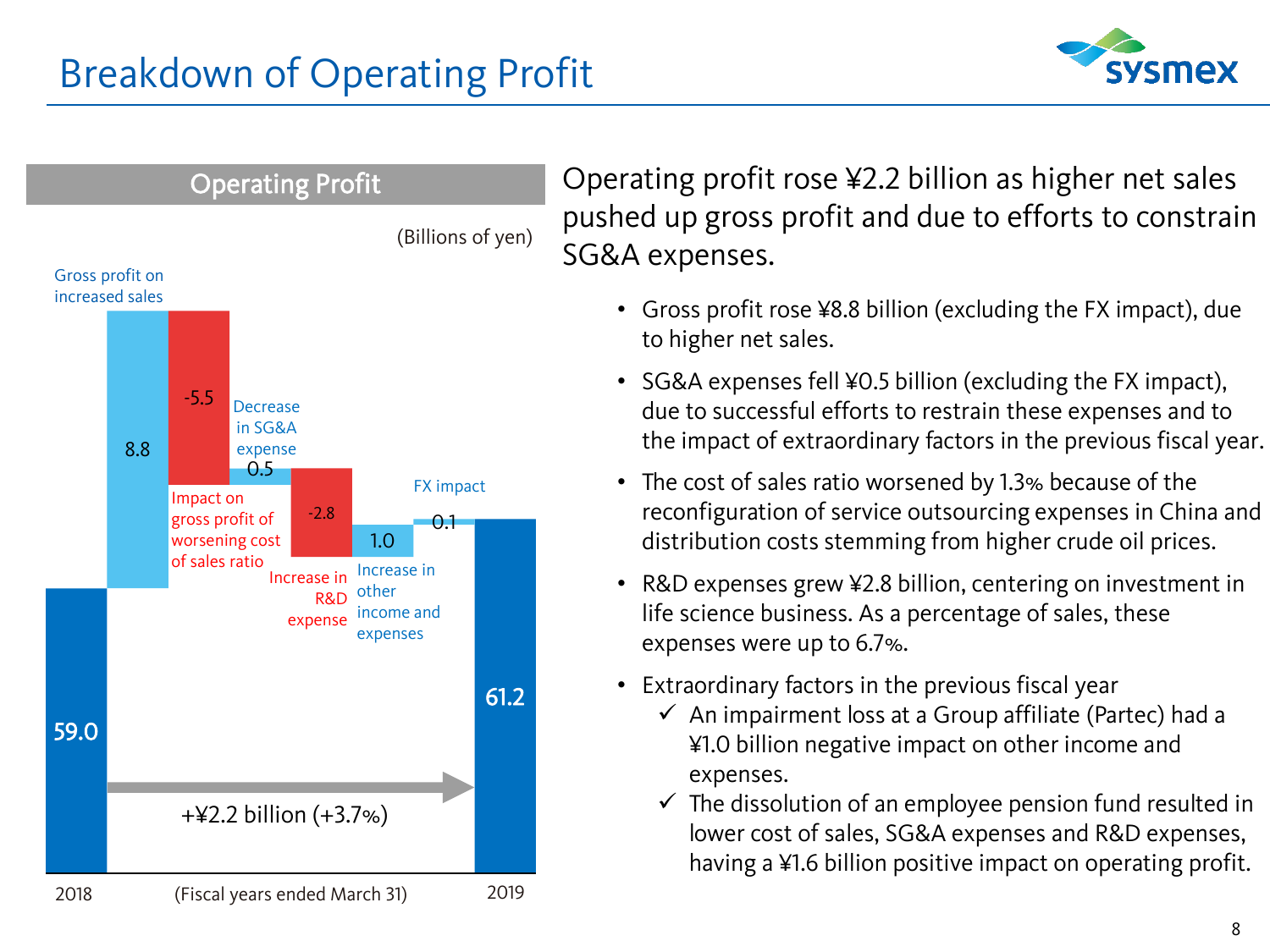### Breakdown of Assets and Liabilities/Equity



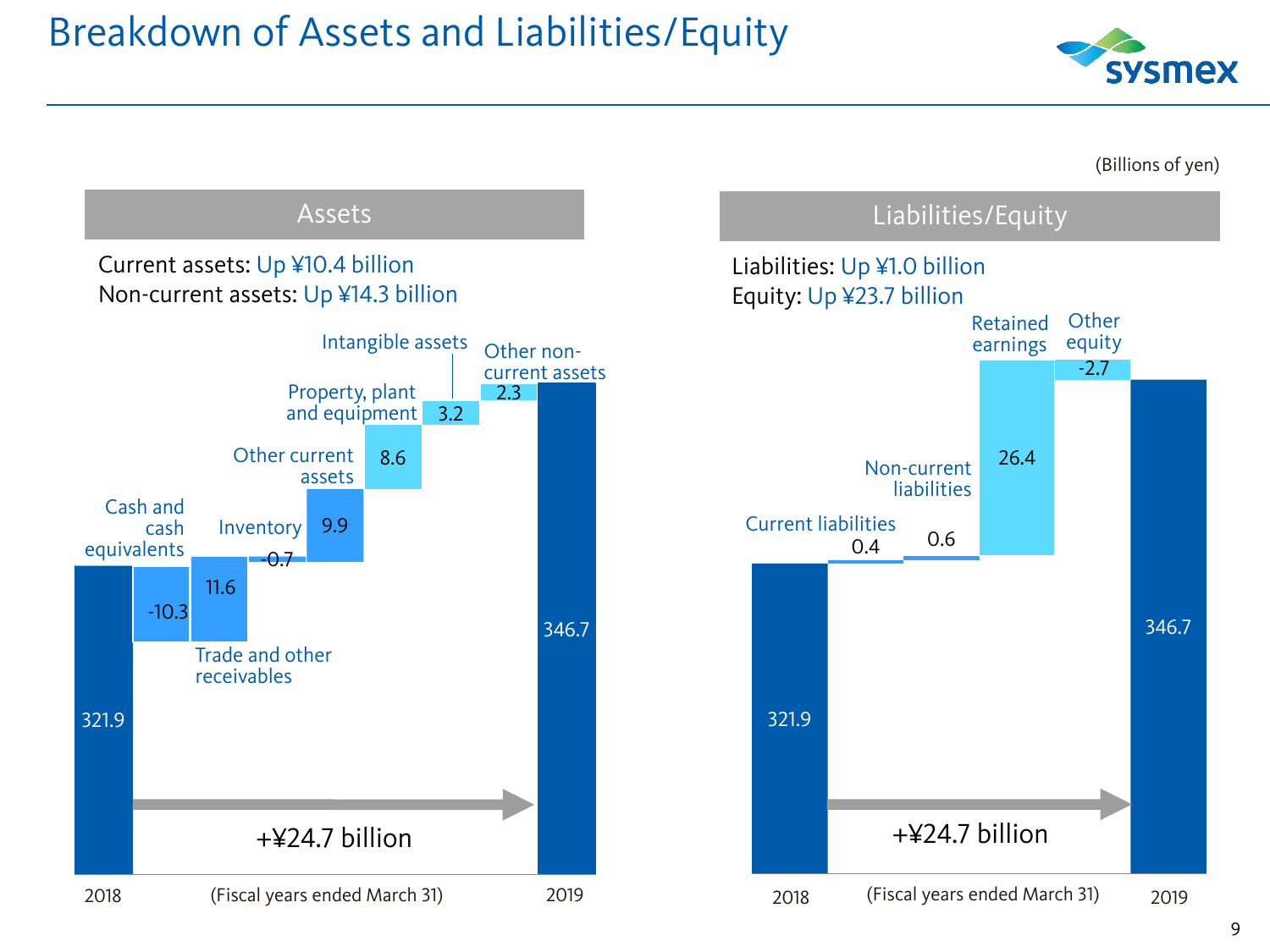



\*Includes translation differences on cash and cash equivalents.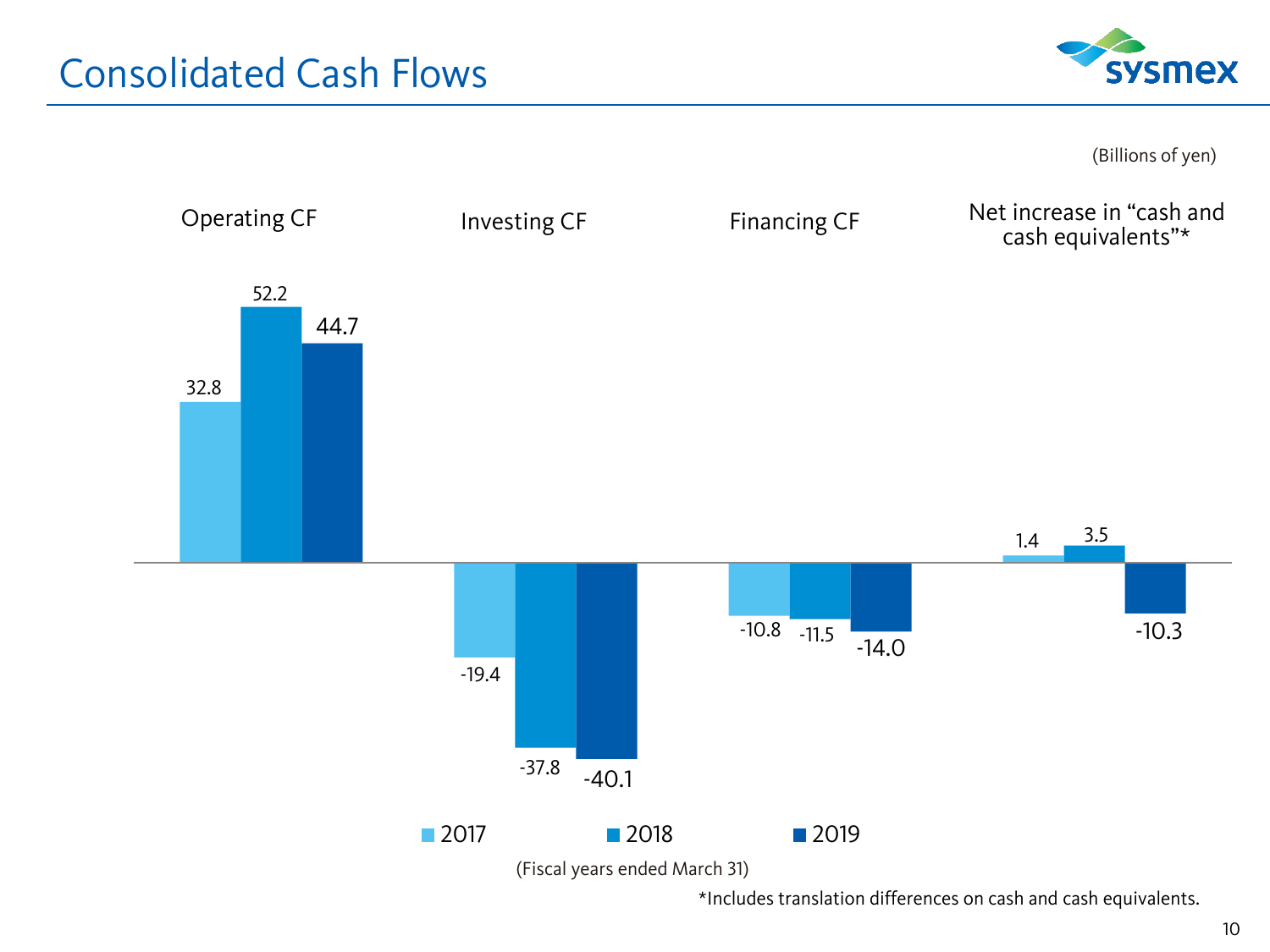### **Topics**

#### IVD Business

- Sysmex Launches Automated Blood Coagulation Analyzers: CN-6000 and CN-3000
- Sysmex Launches New XS-Series Product for the China Market Employing the Knockdown Production Method
- Sysmex Launches Caresphere, a New Network Solution
- Sysmex Obtains CE Certification for XN-31, Which Contributes to the Early Detection and Diagnosis of Malaria
- Sysmex Partec's CyFlow Counter System Receives WHO Prequalification

#### Life Science Business

- Sysmex Launches New Products in Its System for the Testing of Cancer Lymph Node Metastasis Using the OSNA Method: Gene Amplification Detector RD-200 and LYNOAMP CK19
- RIKEN GENESIS Performs Sequencing Analysis for Todai OncoPanel
- Sysmex Receives Manufacturing and Marketing Approval to Use the OncoGuide NCC Oncopanel System in Cancer Genome Profiling
- Sysmex Launches New Products (for Research) and Begins Offering New Assay Services
	- Sysmex, Toppan Printing and RIKEN GENESIS Commence Launch of the LW-100 Gene Management Analyzer
	- Sysmex Launches HM-1000 Single Molecule Fluorescence Microscope
	- Sysmex Launches a Research Assay Service for HDL Function Measurement
	- Sysmex Launches the MI-1000 (for Research Applications) to Automate FISH Testing

#### **Others**

- Strengthening its Global R&D Structure to Foster Early-Stage Innovation
- Sysmex Establishes Subsidiary in Egypt and Begins Conducting Direct Sales and Services
- Sysmex Selected for Inclusion in the Dow Jones Sustainability World Index for the Third Consecutive Year

Automated Hematology Analyzer XN-31





Sysmex Egypt

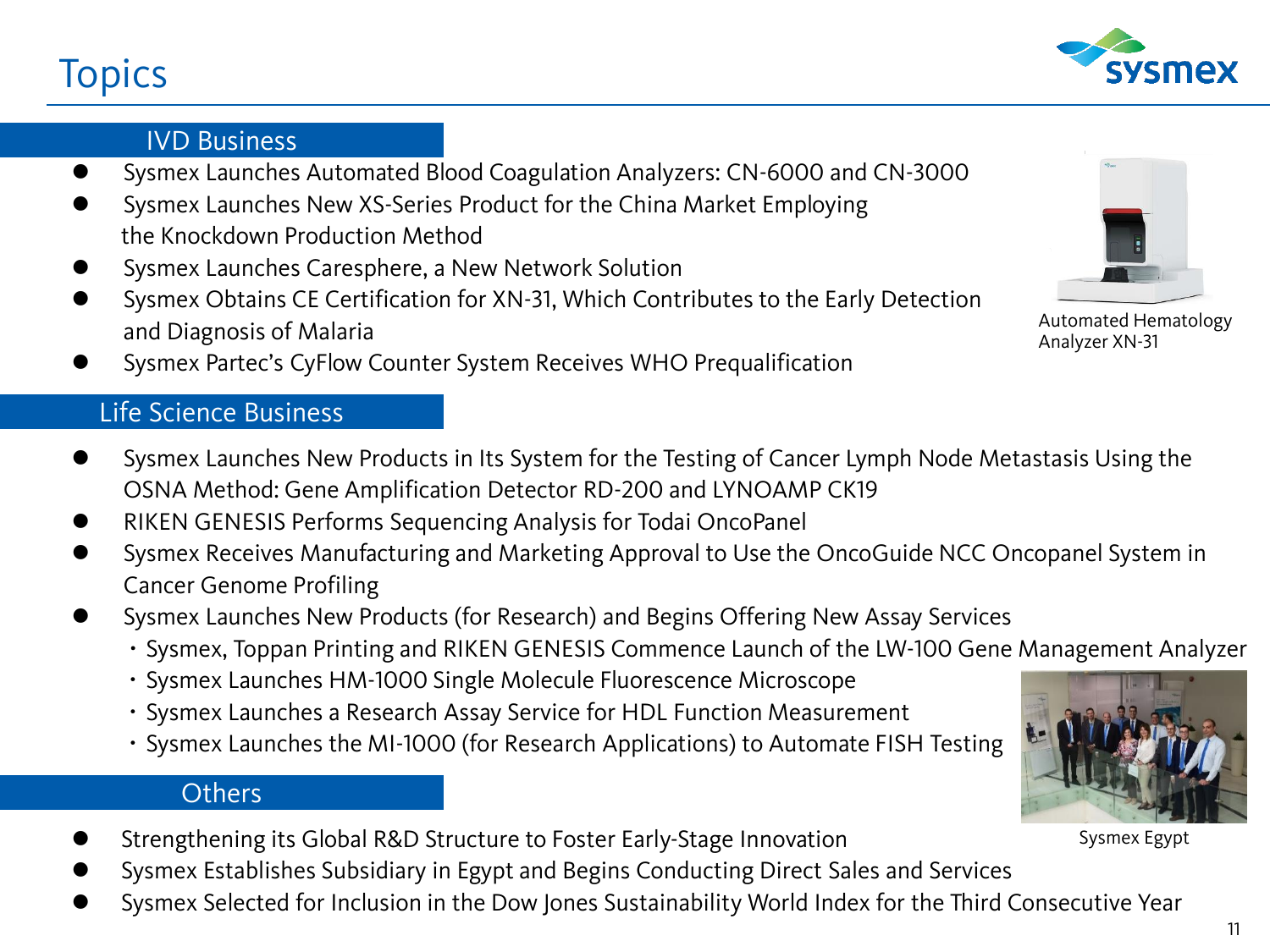### Information by Destination (Americas)





(Fiscal years ended March 31)

| (Billions of yen) |                  | <b>Fiscal year ended</b><br>March 31, 2019 | Fiscal year ended<br>March 31, 2018 | YOY<br>(Previous period = 100%) |                 |  |
|-------------------|------------------|--------------------------------------------|-------------------------------------|---------------------------------|-----------------|--|
|                   |                  |                                            |                                     | (Yen basis)                     | (Local currency |  |
|                   | <b>Sales</b>     | 70.5                                       | 66.3                                | 106.3%                          | 106.1%          |  |
|                   | Instruments      | 24.5                                       | 22.7                                | 107.9%                          | 107.6%          |  |
|                   | Reagents         | 29.2                                       | 27.4                                | 106.4%                          | 106.2%          |  |
|                   | Services, others | 16.7                                       | 16.1                                | 103.8%                          | 103.6%          |  |

#### Although sales were down in Central and South America and Canada, sales for the region rose due to higher sales in the United States in the hematology and hemostasis fields.

- Despite lower sales to distributors in Central and South America, as well as reduced sales in Canada due to a major tender in the previous fiscal year, instrument sales in this region rose due to higher hematology and hemostasis sales in the United States.
- Reagent sales grew, mainly due to expansion of the installed hematology instrument base in the United States.

- Sales to the CLIA Waived market recommenced in the fourth quarter with the XW-100 (United States).
- Direct sales in the urinalysis field in Central and South America led to firm increases in performance in Brazil, Colombia and Chile.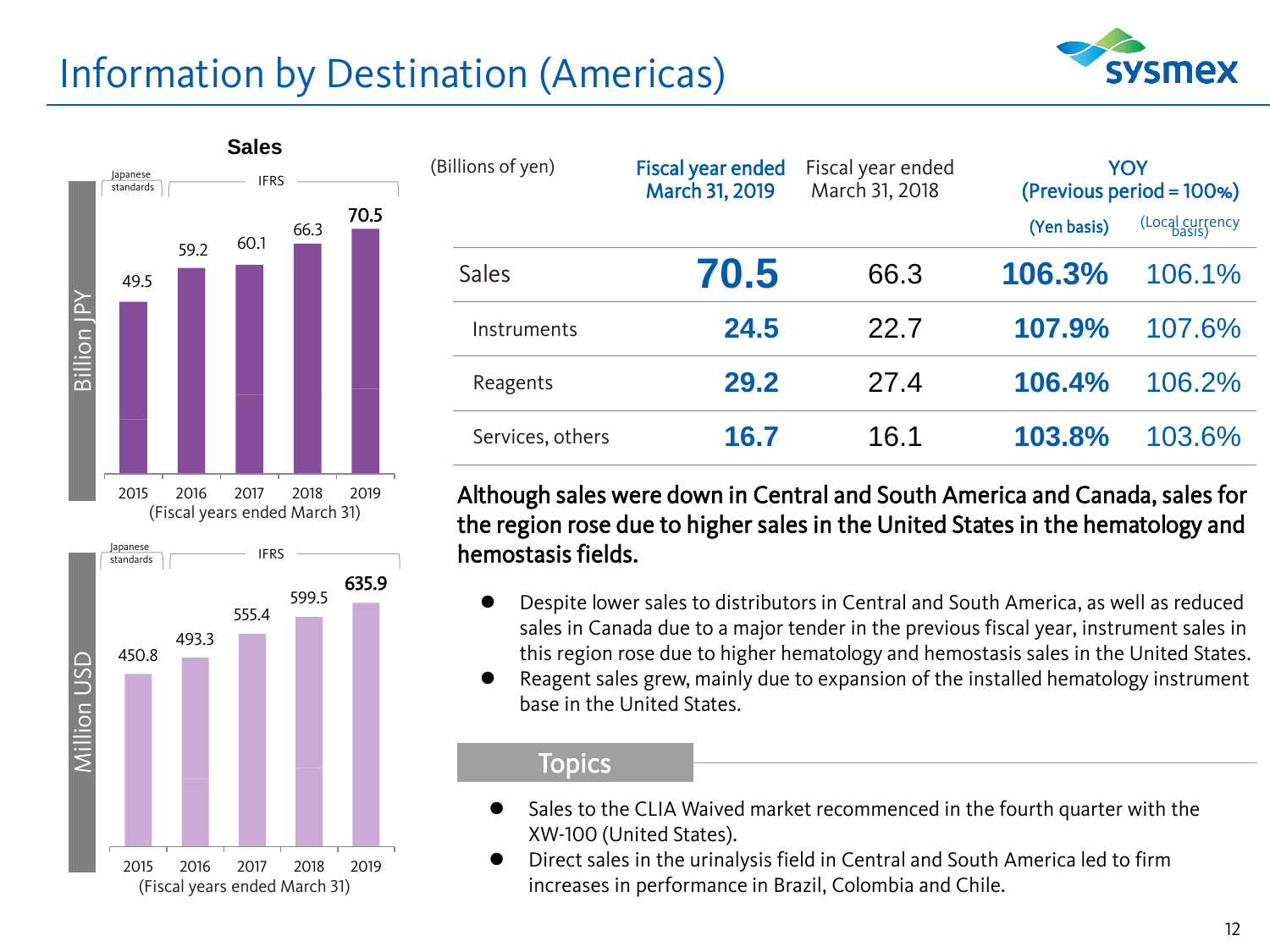### Information by Destination (EMEA)





(Fiscal years ended March 31)

| lions of yen)    | <b>Fiscal year ended</b><br>Fiscal year ended<br>March 31, 2019<br>March 31, 2018 |      | YOY<br>(Previous period = 100%) |                 |  |
|------------------|-----------------------------------------------------------------------------------|------|---------------------------------|-----------------|--|
|                  |                                                                                   |      | (Yen basis)                     | (Local currency |  |
| Sales            | 75.6                                                                              | 73.9 | 102.4%                          | 103.6%          |  |
| Instruments      | 22.1                                                                              | 21.4 | 103.1%                          | 104.4%          |  |
| Reagents         | 41.8                                                                              | 40.9 | 102.1%                          | 103.3%          |  |
| Services, others | 11.6                                                                              | 11.4 | 102.0%                          | 103.1%          |  |

#### 2015 2016 2017 2018 2019 Despite depreciation in the value of emerging-market currencies, sales in the region grew as the result of solid sales in the hematology and life science fields.

- Instrument sales increased due to higher sales of hematology instruments in France, the United Kingdom and Italy, as well as the favorable launch of a new OSNA product in Spain (RD-210).
- Reagent sales grew in tandem with the installed base of hematology instruments.

- We began direct sales in the urinalysis field in the United Kingdom and France.
- Sales rose substantially in Russia and Turkey, if the impact of currency depreciation is ignored.
- Sales of hemostasis instruments to alliance partners remained sluggish.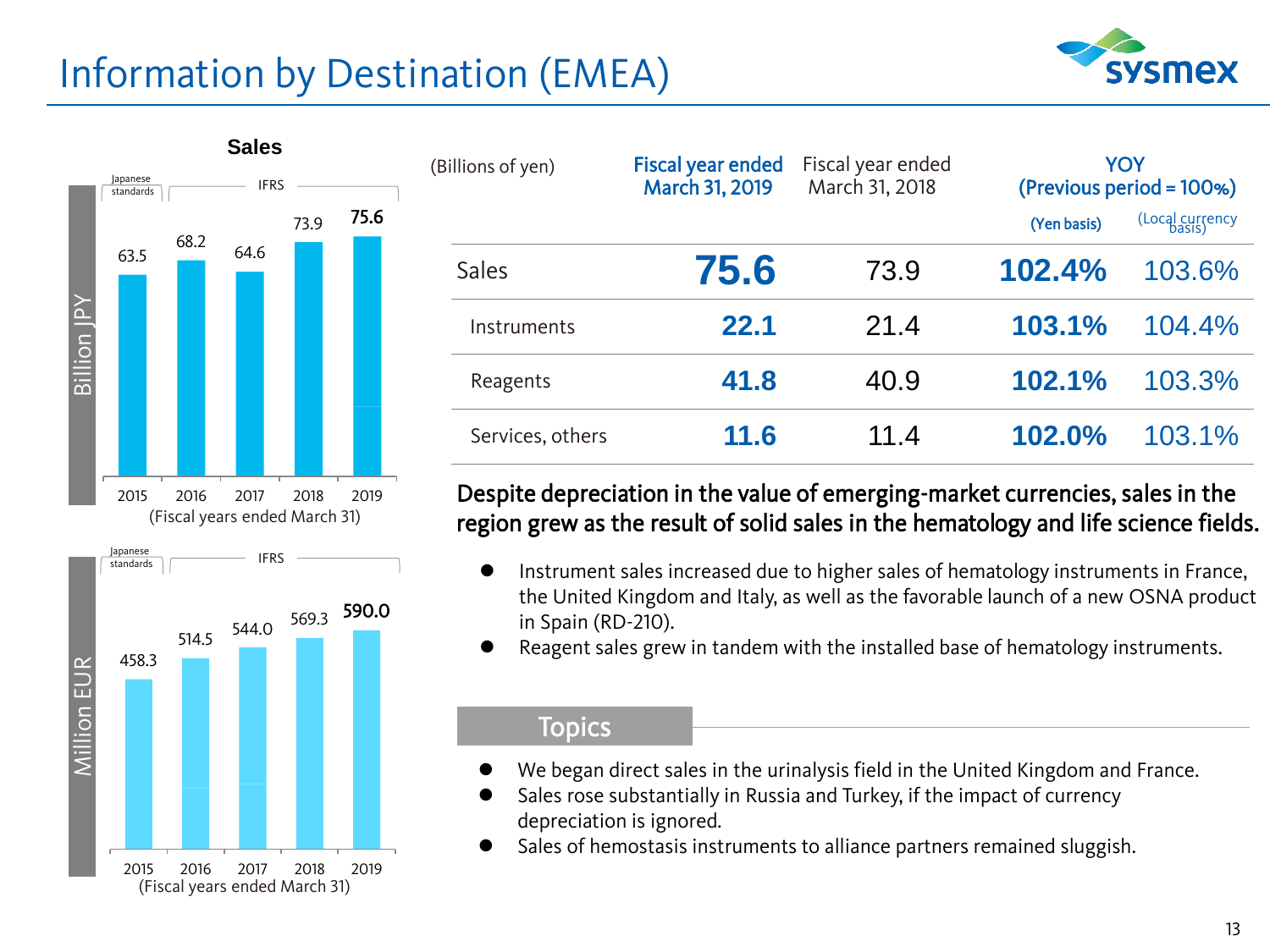### Information by Destination (China)





2015 2016 2017 2018 2019

(Fiscal years ended March 31)

| (Billions of yen) | <b>Fiscal year ended</b><br>March 31, 2019 | Fiscal year ended<br>March 31, 2018 | <b>YOY</b><br>(Previous period = 100%) |                           |  |
|-------------------|--------------------------------------------|-------------------------------------|----------------------------------------|---------------------------|--|
|                   |                                            |                                     | (Yen basis)                            | (Local currency<br>basis) |  |
| <b>Sales</b>      | 78.2                                       | 72.0                                | 108.5%                                 | 110.1%                    |  |
| Instruments       | 19.9                                       | 21.2                                | 94.1%                                  | 95.0%                     |  |
| Reagents          | $53.1^*$                                   | 48.2                                | 110.1%                                 | 112.0%                    |  |
| Services, others  | $5.0^*$                                    | 2.5                                 | 197.4%                                 | 201.8%                    |  |

\*Some sales previously included in "reagents" and "others" were reclassified to "services" from the third quarter of the fiscal year ended March 31, 2019.

#### Sales in the region rose, as higher reagent sales in each field compensated for reduced instrument sales.

- Instrument sales were down overall. Although favorable in the immunochemistry field, instrument sales were down in the hematology and hemostasis fields.
- Reagent sales increased, thanks to higher sales of immunochemistry reagents (centering on reagents for infectious disease), and an ongoing rise in sales of hemostasis reagents.

- We commenced sales of a hematology transport system (compatible with CRP measurement) for the second-tier hospital market.
- Sales were firm for the  $XS-500ix$ , which is manufactured using knockdown production.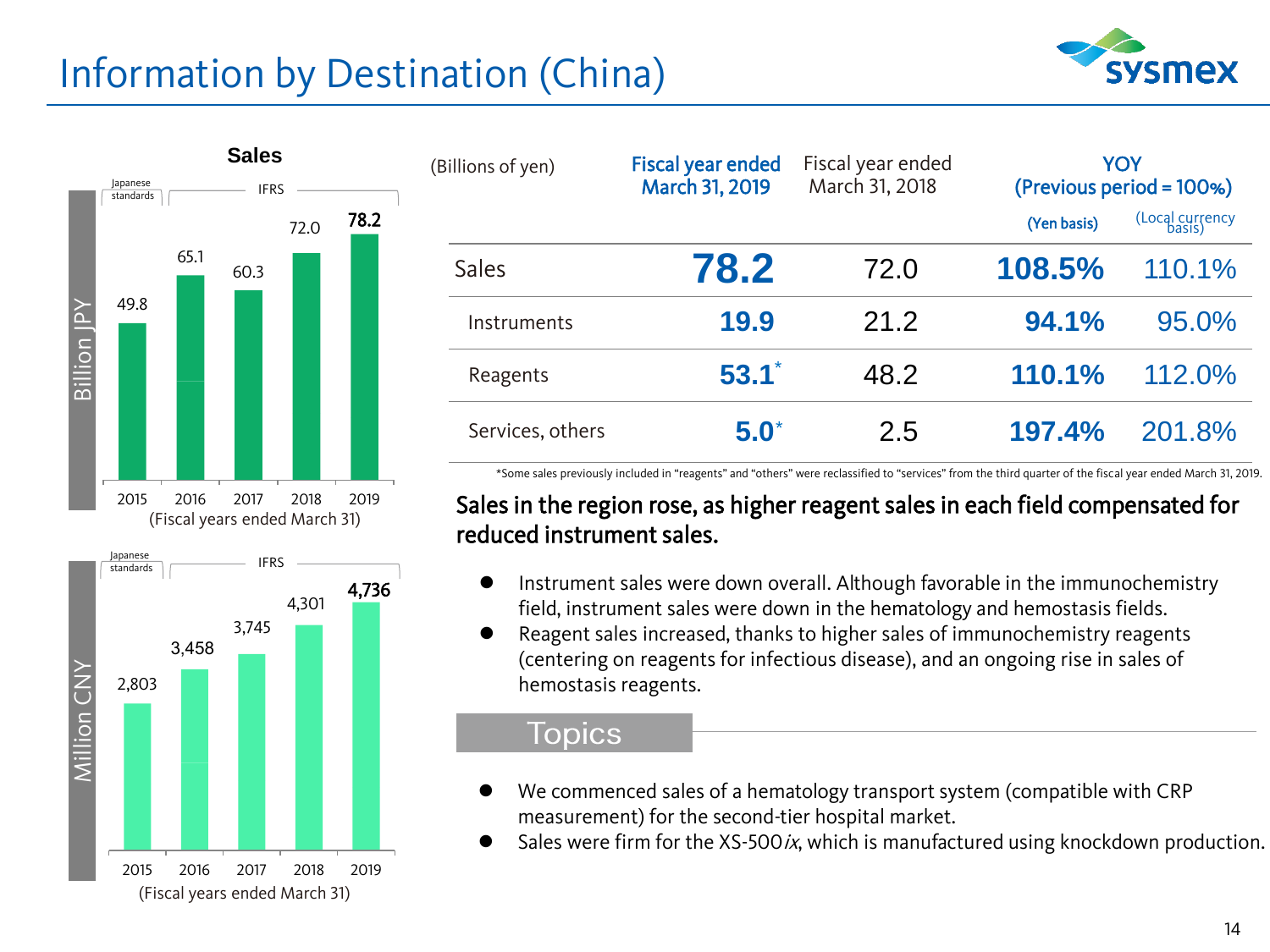### Information by Destination (AP)





| <b>Sales</b>      |             |      |      | (Billions of yen) | <b>Fiscal year ended</b> | Fiscal year ended | YOY                      |
|-------------------|-------------|------|------|-------------------|--------------------------|-------------------|--------------------------|
| panese<br>andards | <b>IFRS</b> |      |      |                   | March 31, 2019           | March 31, 2018    | (Previous period = 100%) |
|                   |             |      |      |                   |                          |                   | (Yen basis)              |
|                   |             |      | 25.0 | <b>Sales</b>      | <b>25.0</b>              | 24.5              | 102.0%                   |
|                   |             | 24.5 |      | Instruments       | 6.8                      | 7.7               | 88.3%                    |
| 20.1              | 21.2        |      |      | Reagents          | 15.8                     | 14.6              | 108.2%                   |
| 17.8              |             |      |      | Services, others  | 2.3                      | 2.1               | 108.6%                   |

Despite the impact of lower sales in South Asia, sales in the region were up due to higher sales in Thailand and other parts of Southeast Asia.

- Instrument sales decreased due to major tenders in South Asia in the preceding fiscal year and changes in the hematology selling structure in India.
- Reagent sales increased due to higher sales of hematology reagents, and expansion of the installed instrument base pushed up sales in the immunochemistry field.

- We revised the hematology selling structure in India, commencing operations under the new structure in April.
- In Indonesia, fiscal deficits in the national health insurance plan led to ongoing market stagnation.
- Ongoing installation in various countries in the immunochemistry field led to higher sales.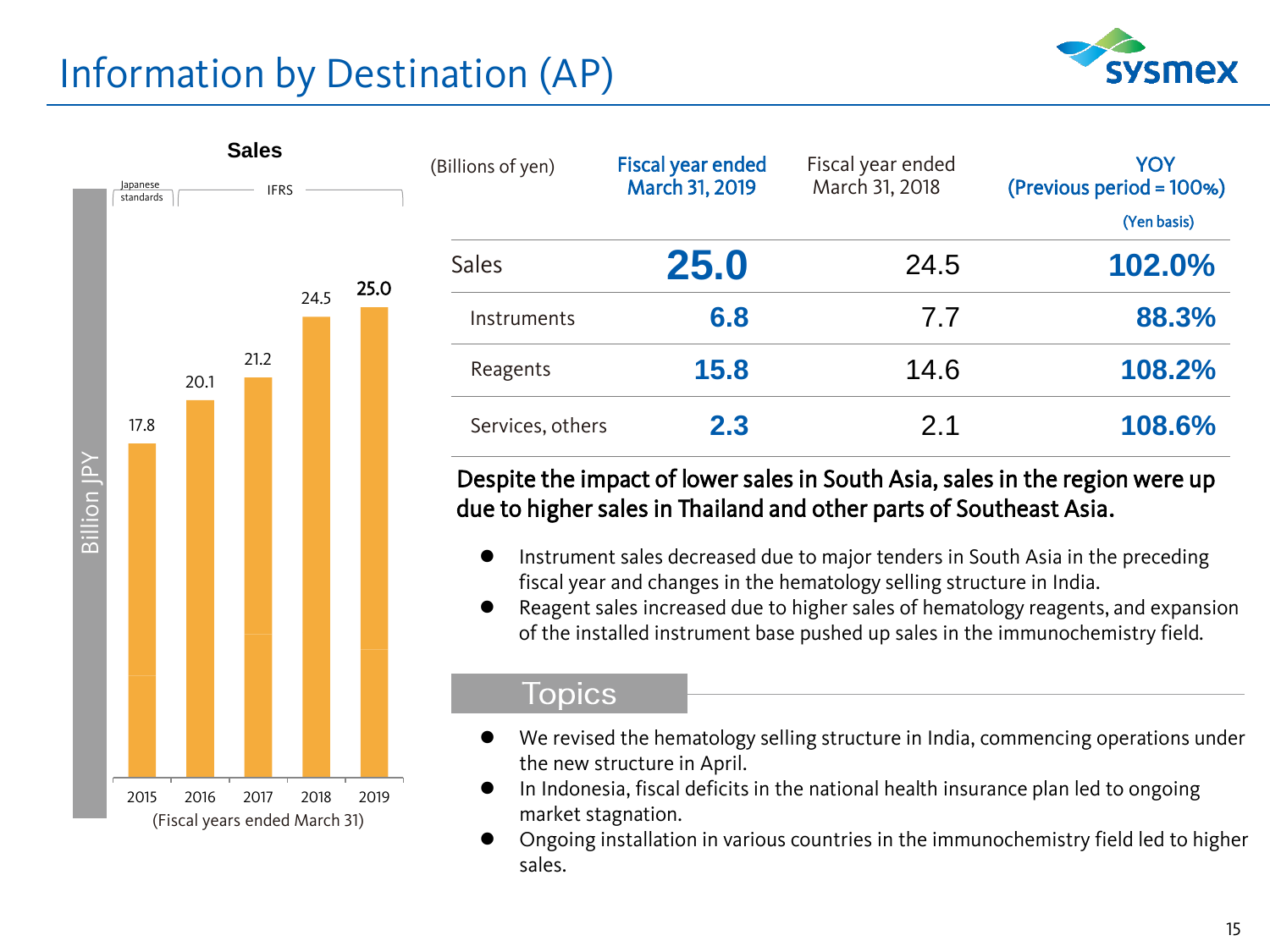### Information by Destination (Japan)





| llions of yen)   | <b>Fiscal year ended</b><br>March 31, 2019 | Fiscal year ended<br>March 31, 2018 | <b>YOY</b><br>(Previous period = 100%) |
|------------------|--------------------------------------------|-------------------------------------|----------------------------------------|
|                  |                                            |                                     | (Yen basis)                            |
| Sales            | 44.0                                       | 45.0                                | 97.9%                                  |
| Instruments      | 9.1                                        | 10.5                                | 86.0%                                  |
| Reagents         | 27.7                                       | 26.6                                | 103.9%                                 |
| Services, others | 7.2                                        | 7.7                                 | 93.4%                                  |

#### Real sales (excluding the impact of the dissolution of a joint venture in the previous fiscal year) were up.

- Instrument sales decreased. In addition to the dissolution of a joint venture in the previous fiscal year, in the fiscal year under review sales were affected by a decrease in tenders involving hematology transport systems.
- Reagent sales were up, benefiting from higher sales of reagents in the immunochemistry field, as well as higher sales of reagents and assay services in the life science field.

- In December, we received manufacturing and marketing approval for the NCC Oncopanel.
- In the hemostasis field, we launched new products in the CN Series.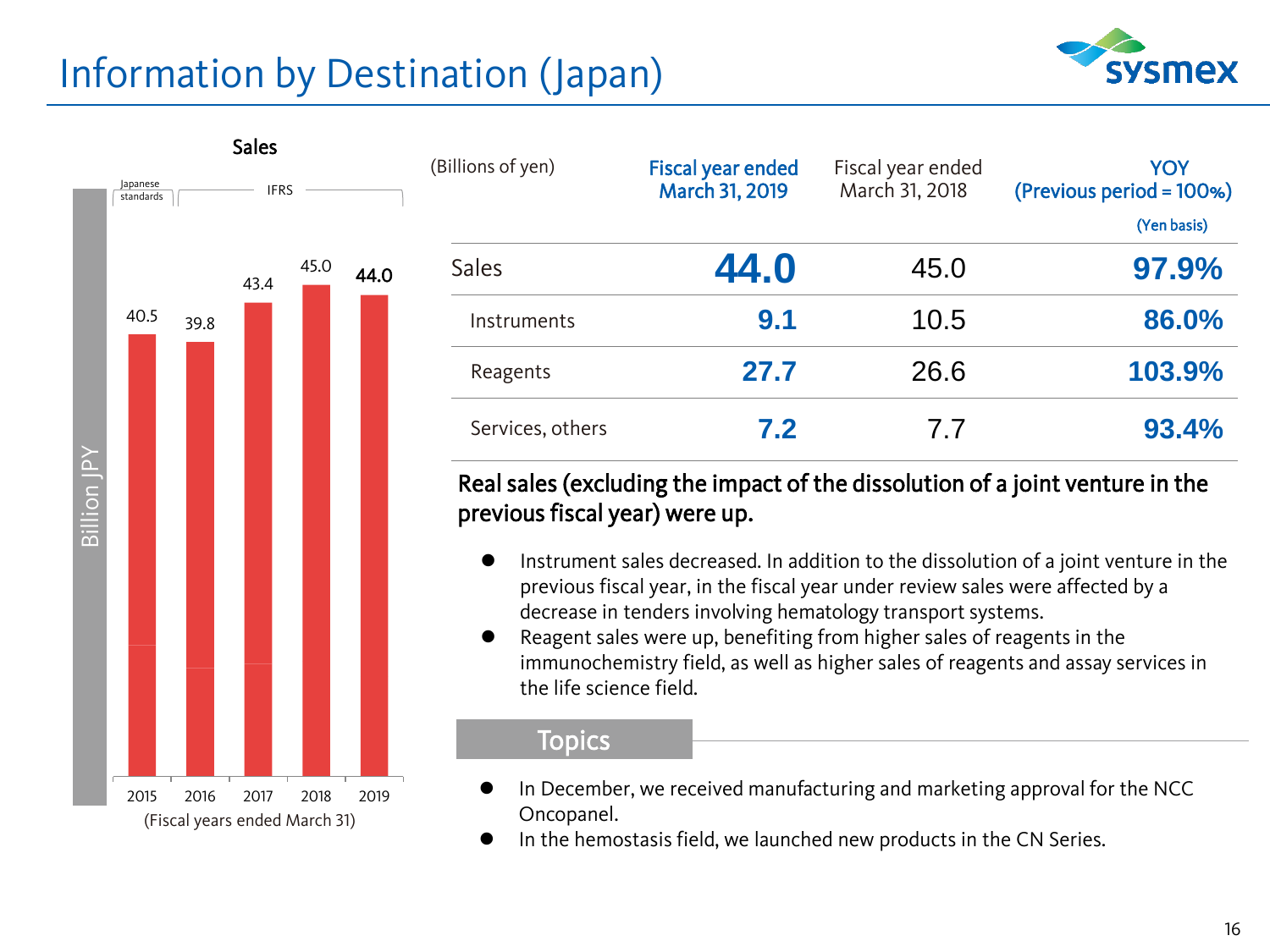### Status of Earnings at Consolidated Subsidiaries



Sysmex has converted four companies to subsidiaries since the fiscal year ended March 31, 2014. Although three of these companies are generating operating losses, performance is improving.

- Inostics: The company is stepping up assay services for clinical applications and anticipates improved earnings (aiming for health insurance coverage on OncoBEAM).
- Partec: With development of a clinical FCM product complete, the company plans to introduce the product into the market and move into the black in the fiscal year ending March 31, 2020.
- Riken Genesis: Due to an increase in the number of assay measured with the NCC Oncopanel, the company plans to move into the black in the fiscal year ending March 31, 2020.
- OGT: Due to solid performance, centered on FISH reagents, the company expects to remain in the black on an operating basis. (Billions of yen)

|                      |                  | Fiscal year ended<br>March 31, 2019 | Fiscal year ended<br>March 31, 2018 | YOY change |
|----------------------|------------------|-------------------------------------|-------------------------------------|------------|
| <b>Inostics</b>      | Net sales        | 1.5                                 | 1.8                                 | (0.3)      |
|                      | Operating profit | (0.9)                               | (1.4)                               | $+0.5$     |
|                      | Net sales        | 2.0                                 | 1.5                                 | $+0.4$     |
| Partec               | Operating profit | (0.1)                               | (0.6)                               | $+0.5$     |
|                      | Net sales        | 2.2                                 | 1.8                                 | $+0.3$     |
| <b>Riken Genesis</b> | Operating profit | (0.1)                               | (0.3)                               | $+0.2$     |
| OGT <sup>*</sup>     | Net sales        | 3.7                                 | 2.5                                 | $+1.1$     |
|                      | Operating profit | 0.6                                 | 0.2                                 | $+0.3$     |

\*Oxford Gene Technology became a subsidiary in July 2017.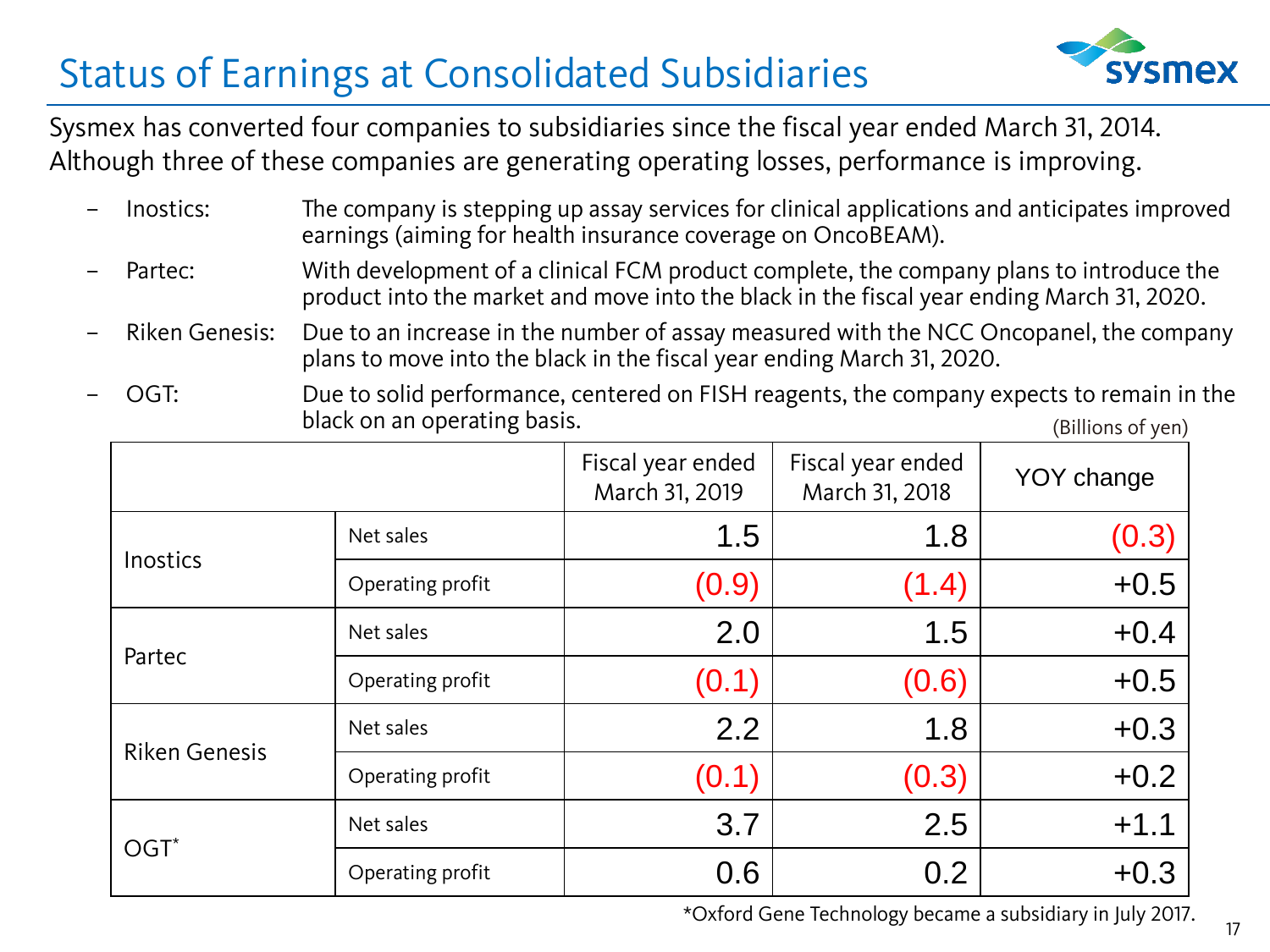### Dividend Forecast



Proposal corresponds to the 17th consecutive year of increases.

- Expected dividend up ¥4 compared with the fiscal year ended March 31, 2018
- Proposal represents a dividend increase of ¥2 from the initial forecast

|                                                          | Interim<br><b>Dividend</b> | Year-End<br><b>Dividend</b> | Total | Dividend Ratio |
|----------------------------------------------------------|----------------------------|-----------------------------|-------|----------------|
| Fiscal year ended<br>March 31, 2018                      | 430                        | 436 <sup>1</sup>            | 466   | 35.1%          |
| <b>Fiscal year ended</b><br>March 31, 2019<br>(proposed) | 434                        | 436 <sup>2</sup>            | 470   | 35.4%          |

1 Includes ¥6 dividend to commemorate 50th anniversary of establishment 2 To be proposed at the 52nd Ordinary General Meeting of Shareholders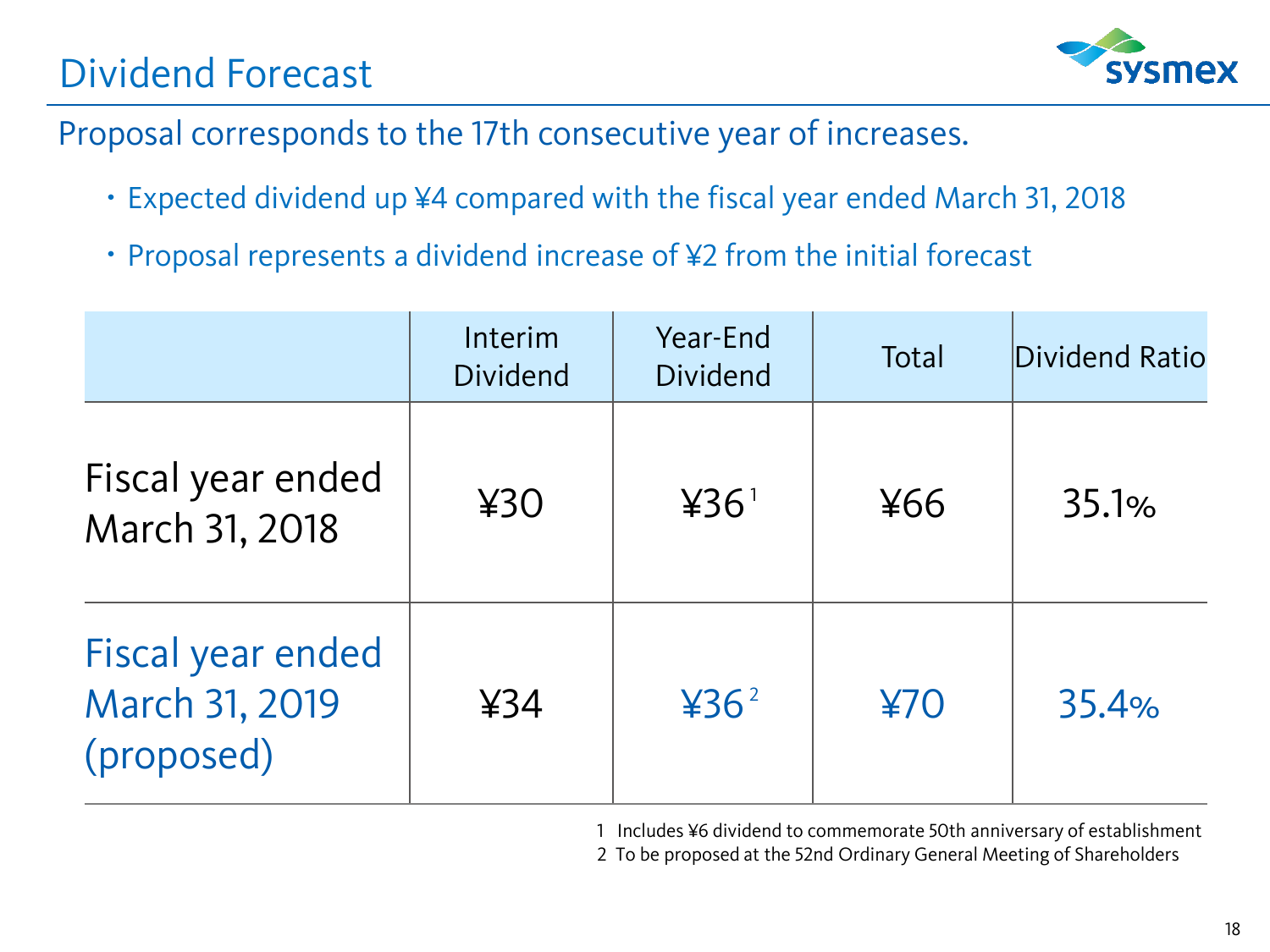### (Reference) Net Sales and Operating Profit by Geographic Region



|                  |                         | <b>Fiscal year</b>      | Fiscal year             | YOY (Previous period = 100%) |                   |  |
|------------------|-------------------------|-------------------------|-------------------------|------------------------------|-------------------|--|
|                  |                         | ended March<br>31, 2019 | ended March<br>31, 2018 | Yen                          | Local<br>currency |  |
| <b>Net Sales</b> |                         | 65.9                    | 62.5                    | 105.4%                       | 105.3%            |  |
| Americas         | <b>Operating Profit</b> | 3.5                     | 5.5                     | 64.7%                        | 64.4%             |  |
| <b>EMEA</b>      | <b>Net Sales</b>        | 77.6                    | 75.5                    | 102.7%                       | 104.0%            |  |
|                  | <b>Operating Profit</b> | 7.0                     | 4.9                     | 142.6%                       | 144.0%            |  |
|                  | <b>Net Sales</b>        | 78.1                    | 72.0                    | 108.5%                       | 110.1%            |  |
| China            | <b>Operating Profit</b> | 9.1                     | 8.3                     | 109.6%                       | 110.6%            |  |
| AP               | <b>Net Sales</b>        | 24.7                    | 24.4                    | 101.4%                       |                   |  |
|                  | <b>Operating Profit</b> | 3.1                     | 3.1                     | 98.3%                        |                   |  |
|                  | <b>Net Sales</b>        | 47.0                    | 47.4                    | 99.3%                        |                   |  |
| Japan*           | <b>Operating Profit</b> | 38.9                    | 37.8                    | 103.0%                       |                   |  |

\*Sales to customers include sales to IDEXX and others.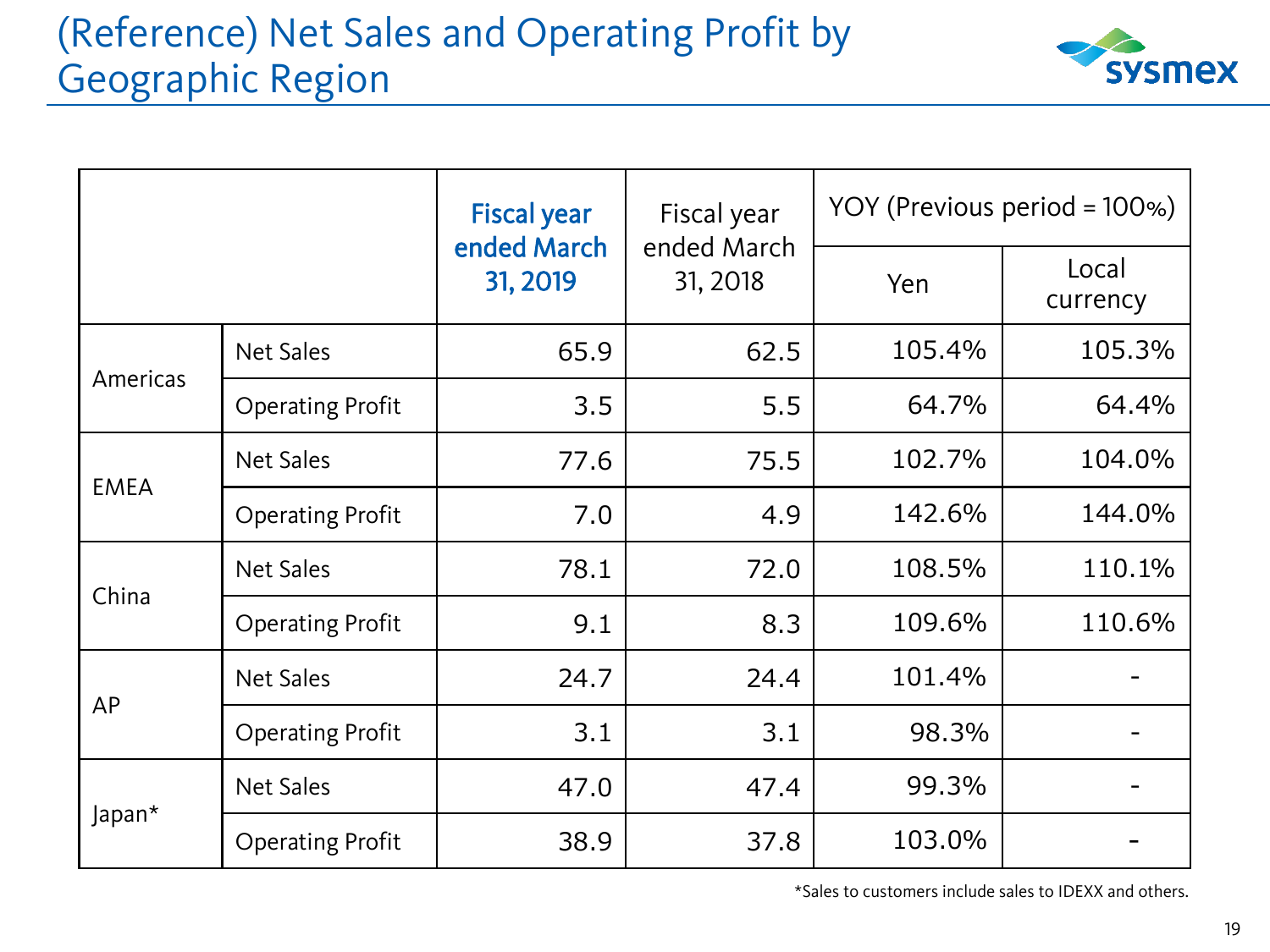

2. Review of Previous Mid-Term Management Plan (Announced in May 2017)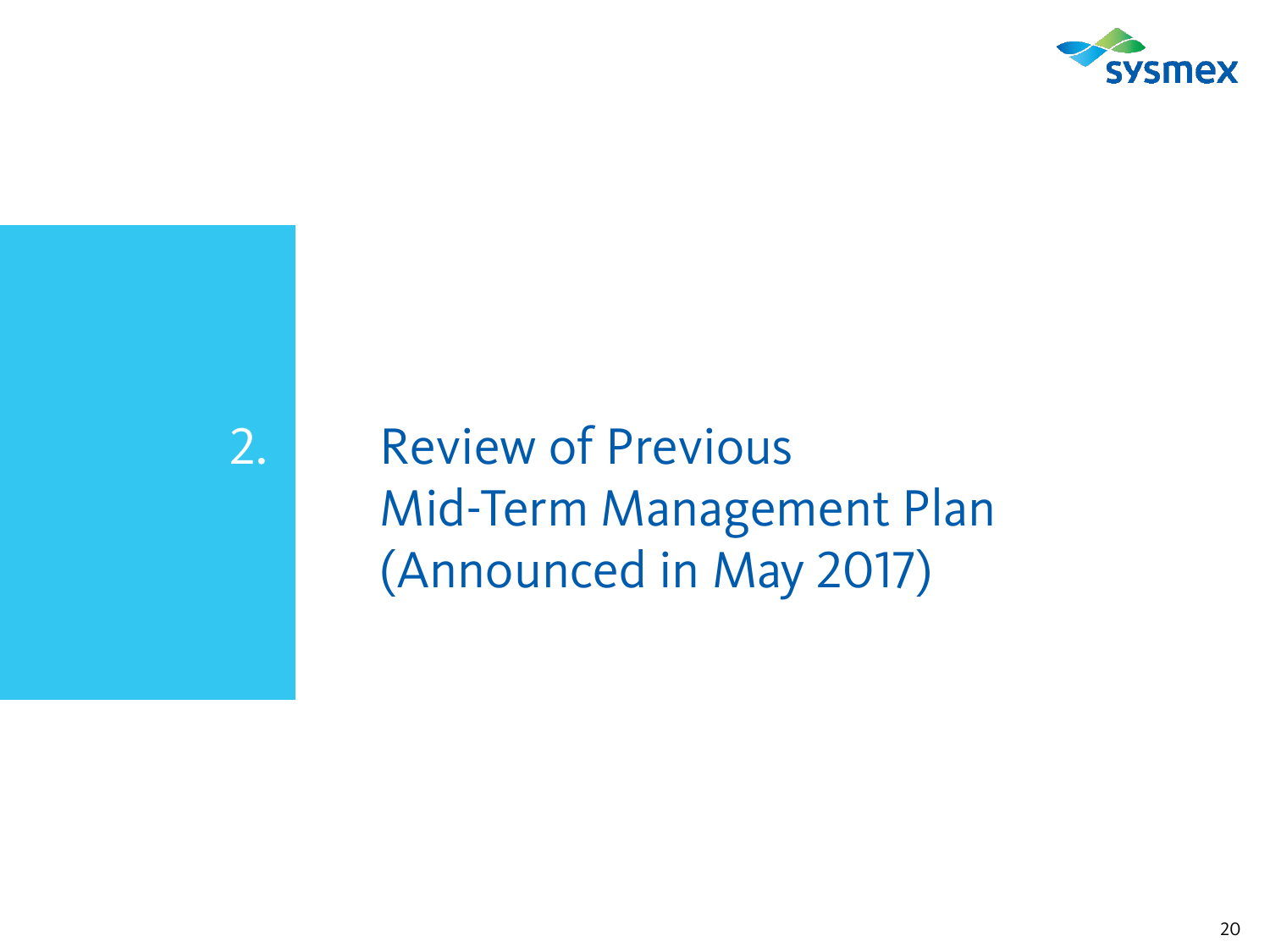### Review of Previous Mid-Term Management Plan (1)



### Profitability remained high in the fiscal year ended March 31, 2019, although performance fell below our forecasts.



(Billions of yen)

350.0 Although results for the fiscal year ended March 31, 2019 were below our initial forecasts, net sales continued to rise.

- Reasons for falling short of forecasts
	- − Shipments of some products were delayed due to quality nonconformance issues.
	- − Sales to alliance partners were sluggish.
	- − We experienced delays in obtaining regulatory approvals on new products (such as a new urinalysis product in the United States).
	- The instrument replacement cycle in the hematology field is growing longer.
	- − The market introduction of clinical FCM products was delayed.
	- − The Chinese market changed (increased preferential treatment for locally manufactured products, regulations on lease transactions, etc.)
	- We were affected by exchange rates (such as depreciation in the value of emerging-market currencies).

Profitability remained high at the operating level.

• The operating profit margin remained above 20%, against a backdrop of stable reagent sales.

<sup>\*</sup>The forecasts refers to the initial forecast.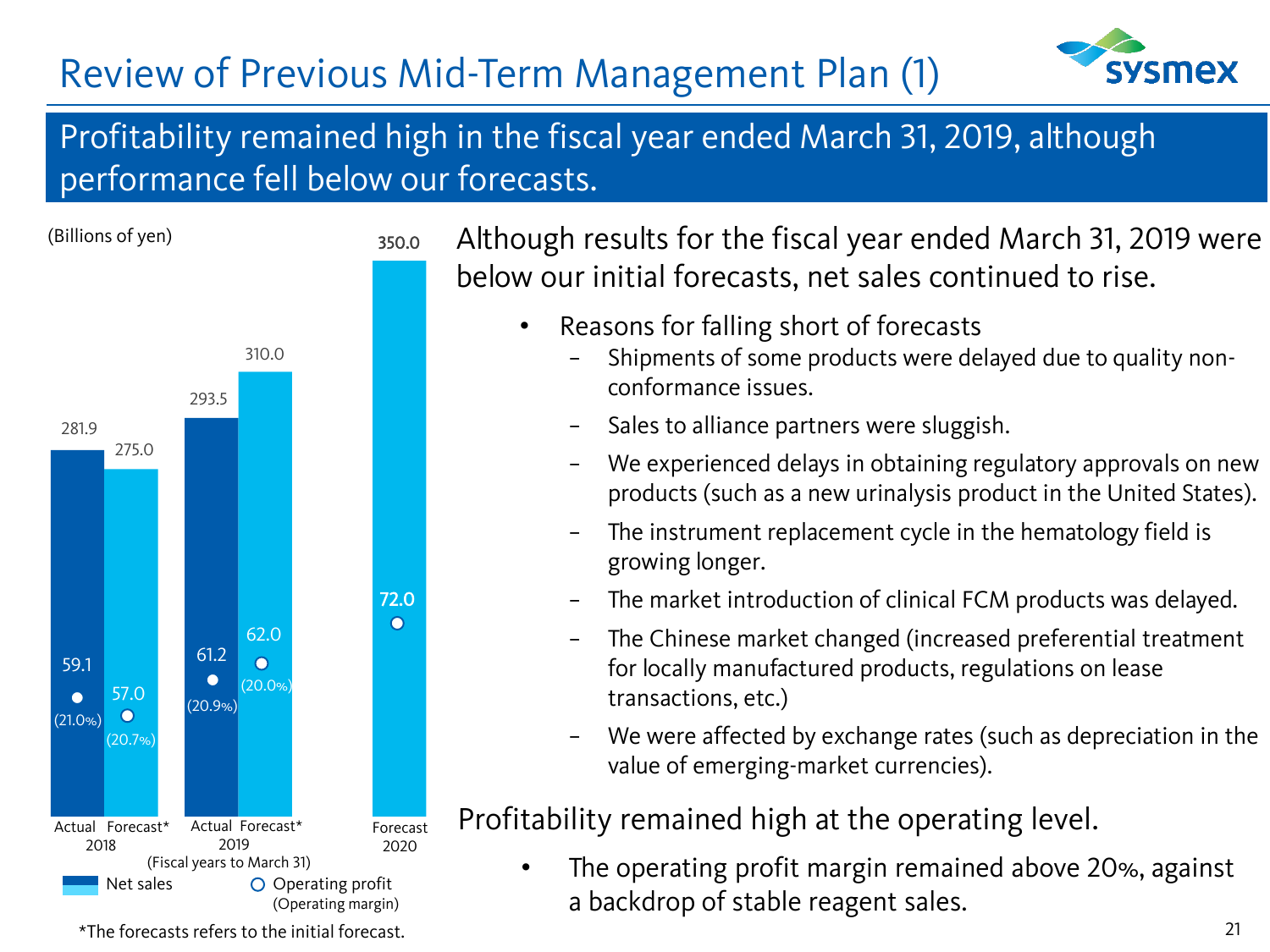### Review of Previous Mid-Term Management Plan (2)



### We made progress on investing in growth, reinforcing our foundation for the future.

- Profitability remained high, particularly in the hematology field, and we invested in our next core businesses.
	- $\checkmark$  We completed development of a clinical FCM product.
	- $\checkmark$  We obtained manufacturing and marketing approval on the NCC Oncopanel System.
	- $\checkmark$  We launched products for research use (including the HM-1000 super-resolution fluorescence microscope, the HI-1000 highly sensitive immunoassay system, the MI-1000 imaging flow cytometer and the LW-100, a clinical PCR instrument).
- We established a bio-reagent base and otherwise operated according to plan on investing to promote reforms.

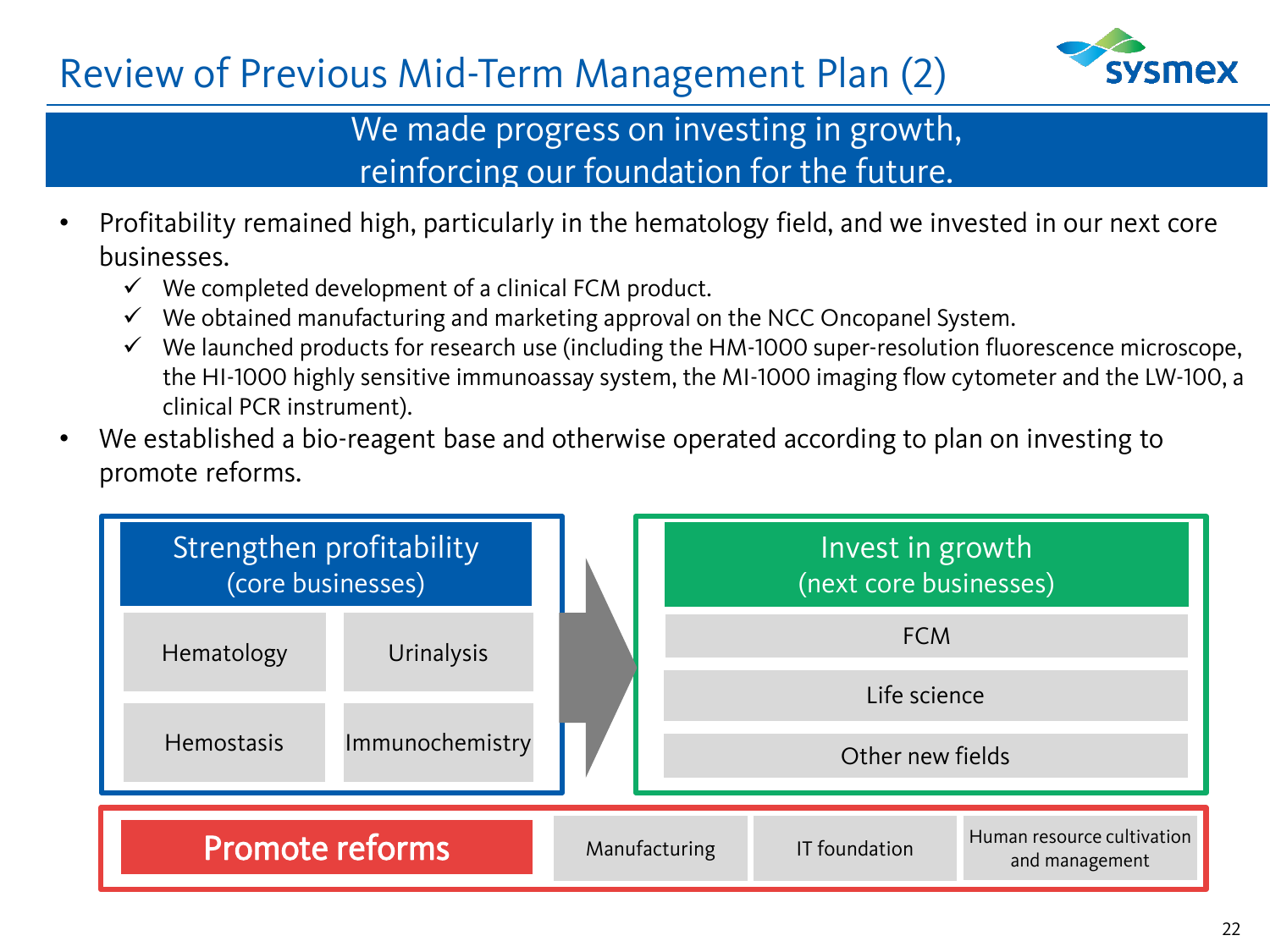

3. Mid-Term Management Plan (Fiscal Years Ending March 31, 2020 to 2022)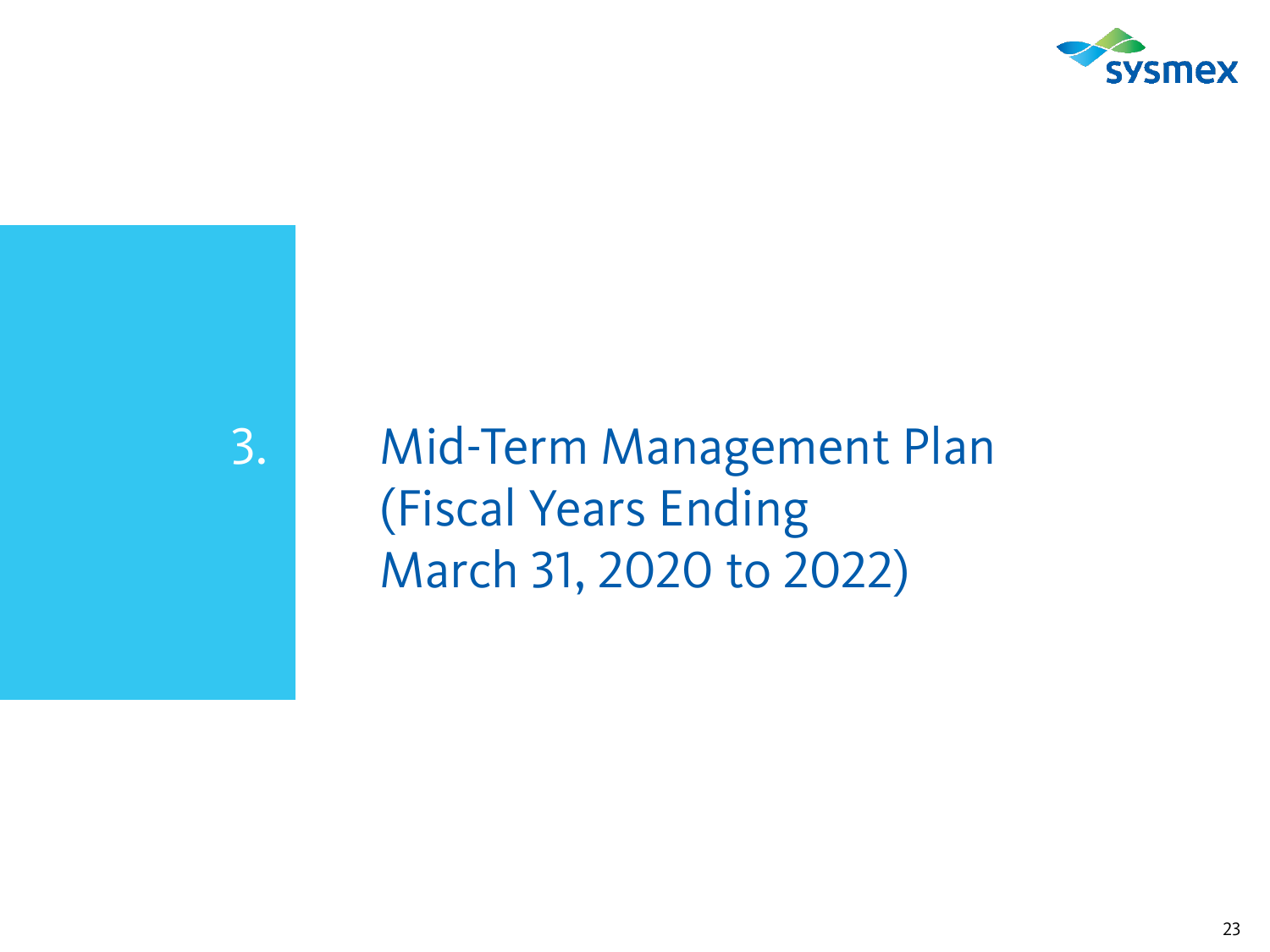### Operating Environment for the Mid-Term Management Plan



#### Robust expansion of the healthcare market

### Key changes in the environment

#### Market expansion

- $\cdot$  Increase in the number of patients and progress on a classification system (China)
- Expansion of subsidies for people with low incomes (India)
- Proliferation of national health insurance systems (Indonesia)
- $\cdot$  Investments in healthcare infrastructure (Africa, etc.)

#### Greater efficiency in healthcare

- Consolidation of commercial labs (France)
- Decreases in medical service fees (United States, etc.)

#### Regulatory changes

- Passing of the In Vitro Diagnostic Medical Device Regulation (EU)
- Start of independent regulation (particularly in emerging markets)

#### Technological innovation

- Approval of AI-equipped medical devices (United States, Japan, etc.)
- Full-fledged launch of cancer genomic medicine (generally across developed countries)

Increased business opportunities in emerging markets

#### Rising demand for more efficient healthcare

#### Increasingly stringent regulatory systems Increasing barriers to entry

Proliferation of new testing (mainly in developed countries)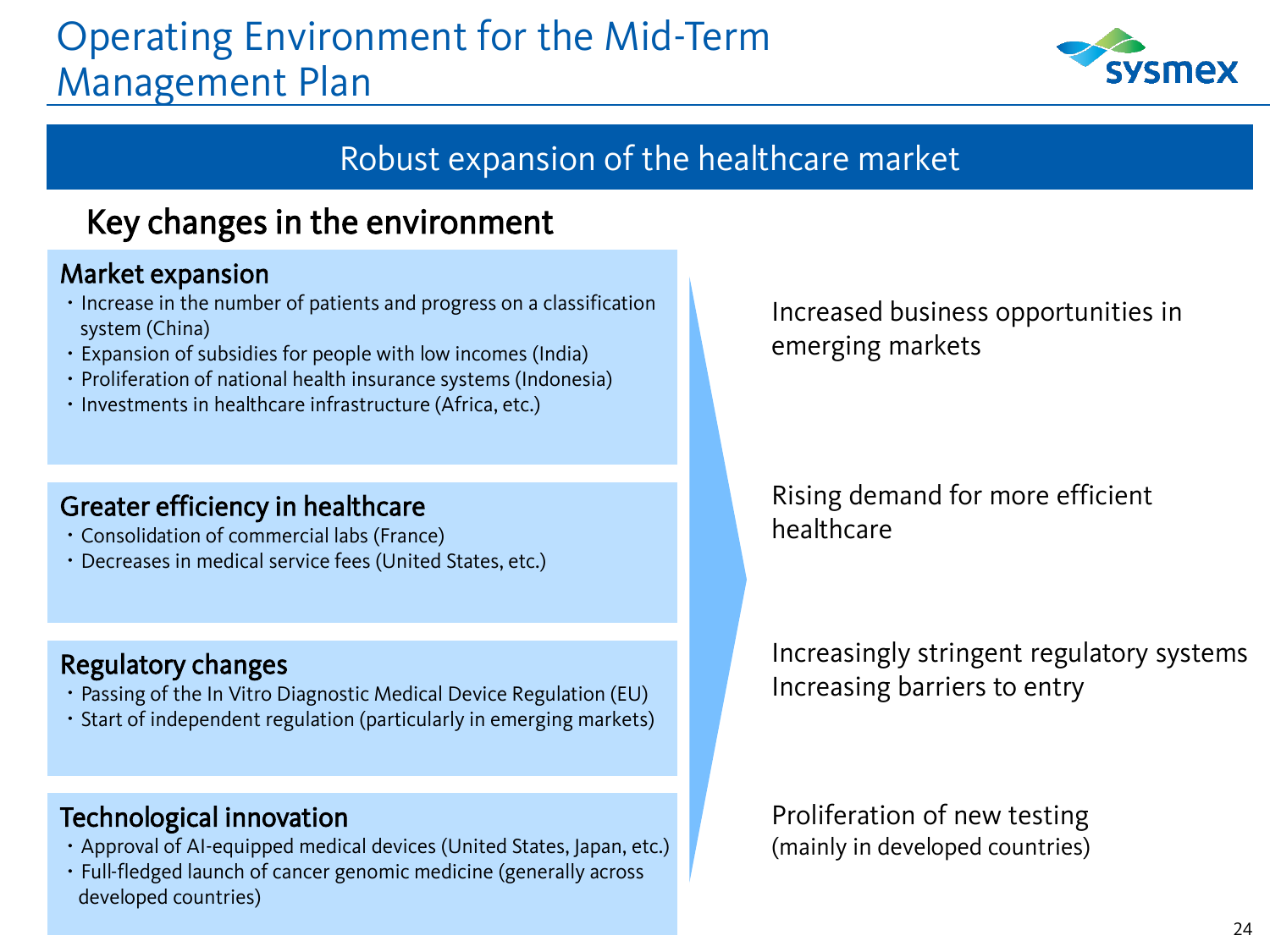### Overview of the Mid-Term Management Plan



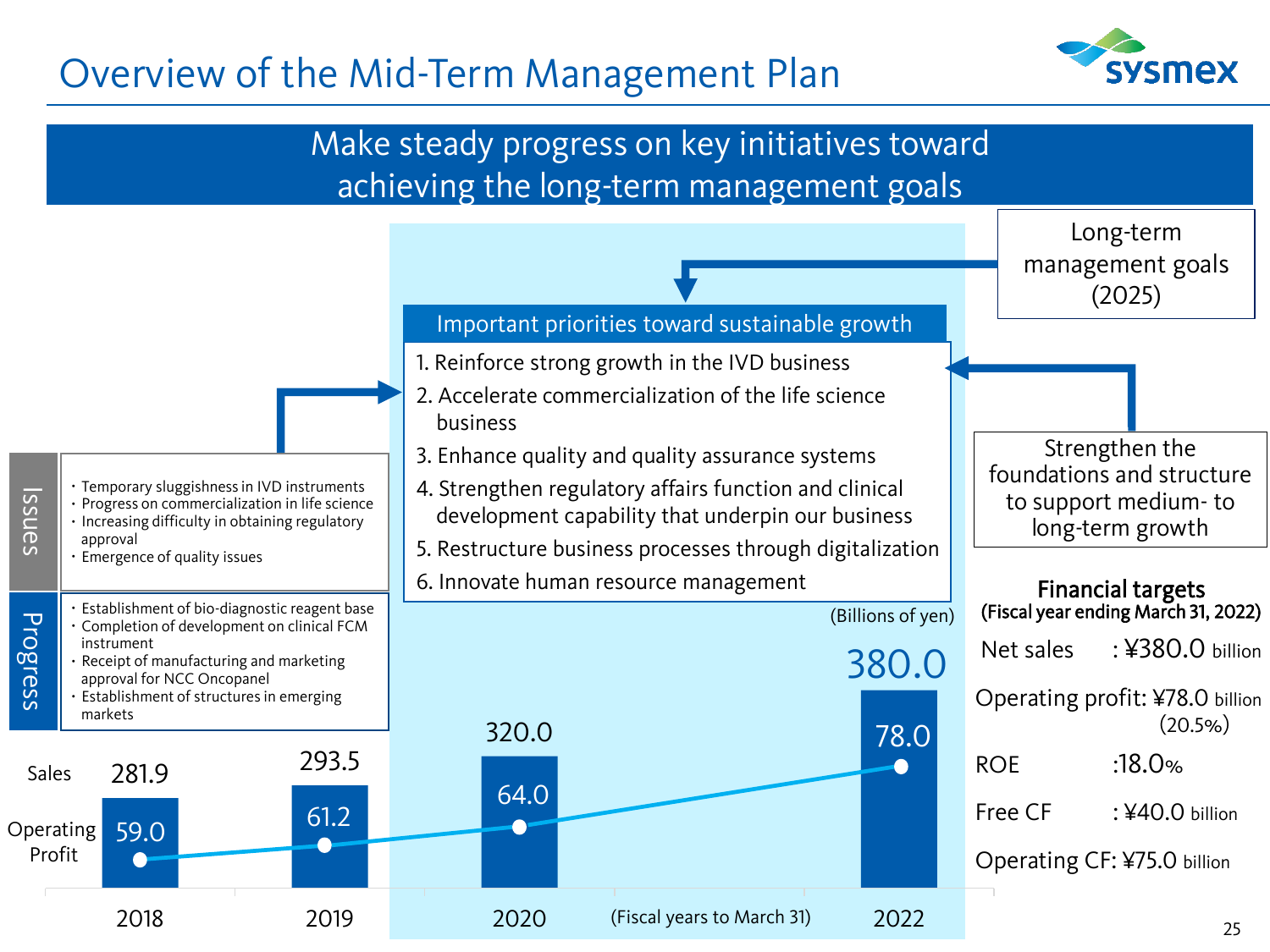



#### Initiatives to enhance IVD product development capabilities

- Expand technology roadmap in the IVD domain
- Increase speed of new product development through process transformations in development operations
- Strengthen resource allocation in the IVD domain

### Hematology field

- Increase market share in developed countries
	- Strengthen instrument sales through accelerated introduction of Caresphere
	- − Augment competitiveness through market introduction of next-generation instruments
	- With the XW-100, capture the US primary care market

### • Harness growth opportunities in emerging markets

- − Harness market for tier-2 and lower hospitals in China
- Step up sales promotion in emerging markets (such as India, Brazil, Russia and Turkey)
- Increase competitiveness by developing new products for low-end markets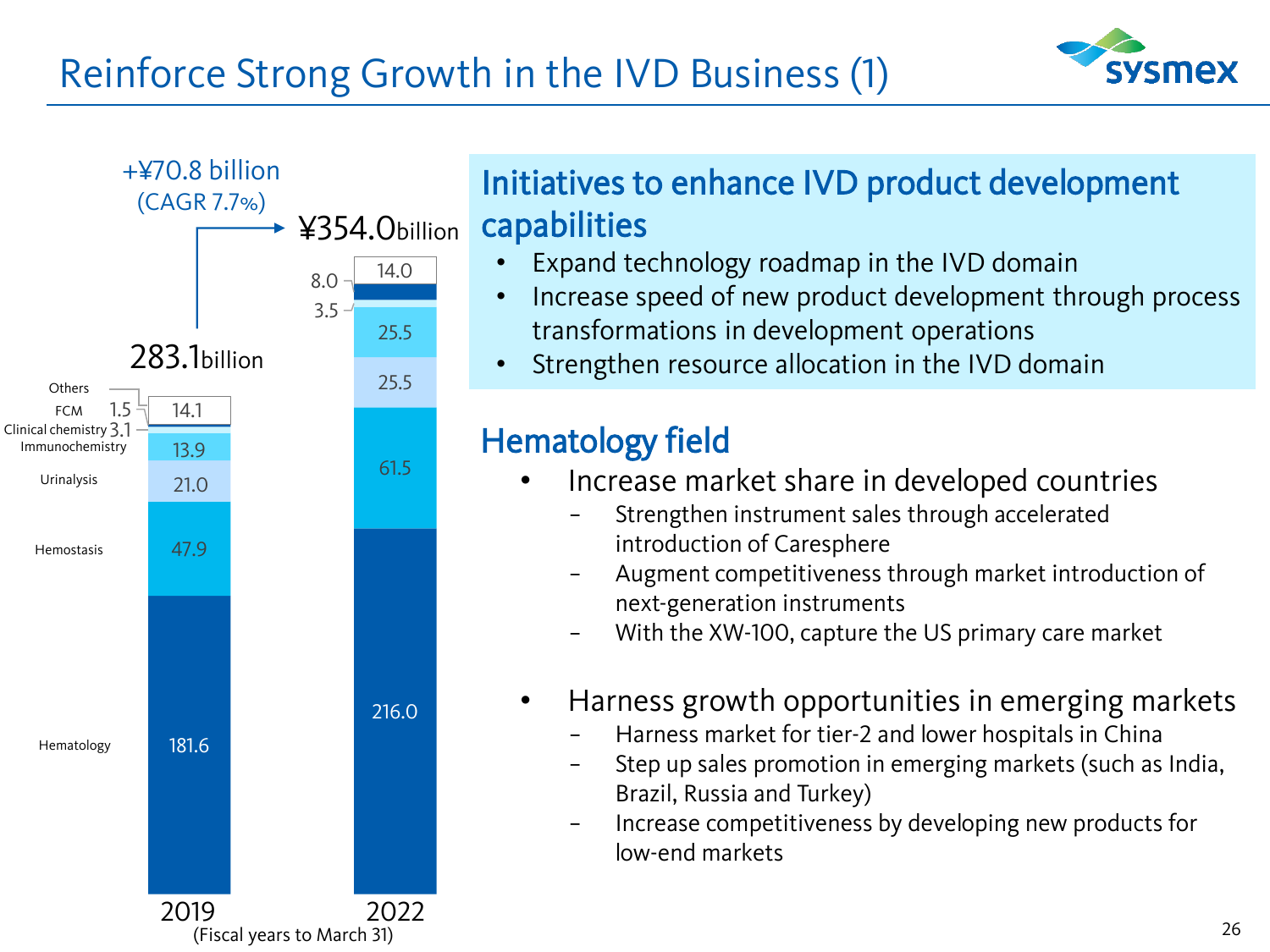



### Hemostasis field

- Strengthen No. 1 position by accelerating introduction of new CN-Series products
- Expand alliance activities and portfolio of reagents developed in-house

### Urinalysis field

• Increase number of installed units and reagent sales by stepping up promotion of new UN Series products

### Immunochemistry field

- Boost sales through number of installed HISCL instruments in China, Japan, and other Asian countries, and more approved reagent parameters
- Step up reagent development in China

### FCM field

- Introduce clinical FCM products into the global market
- Establish competitive advantage by leveraging synergies with hematology field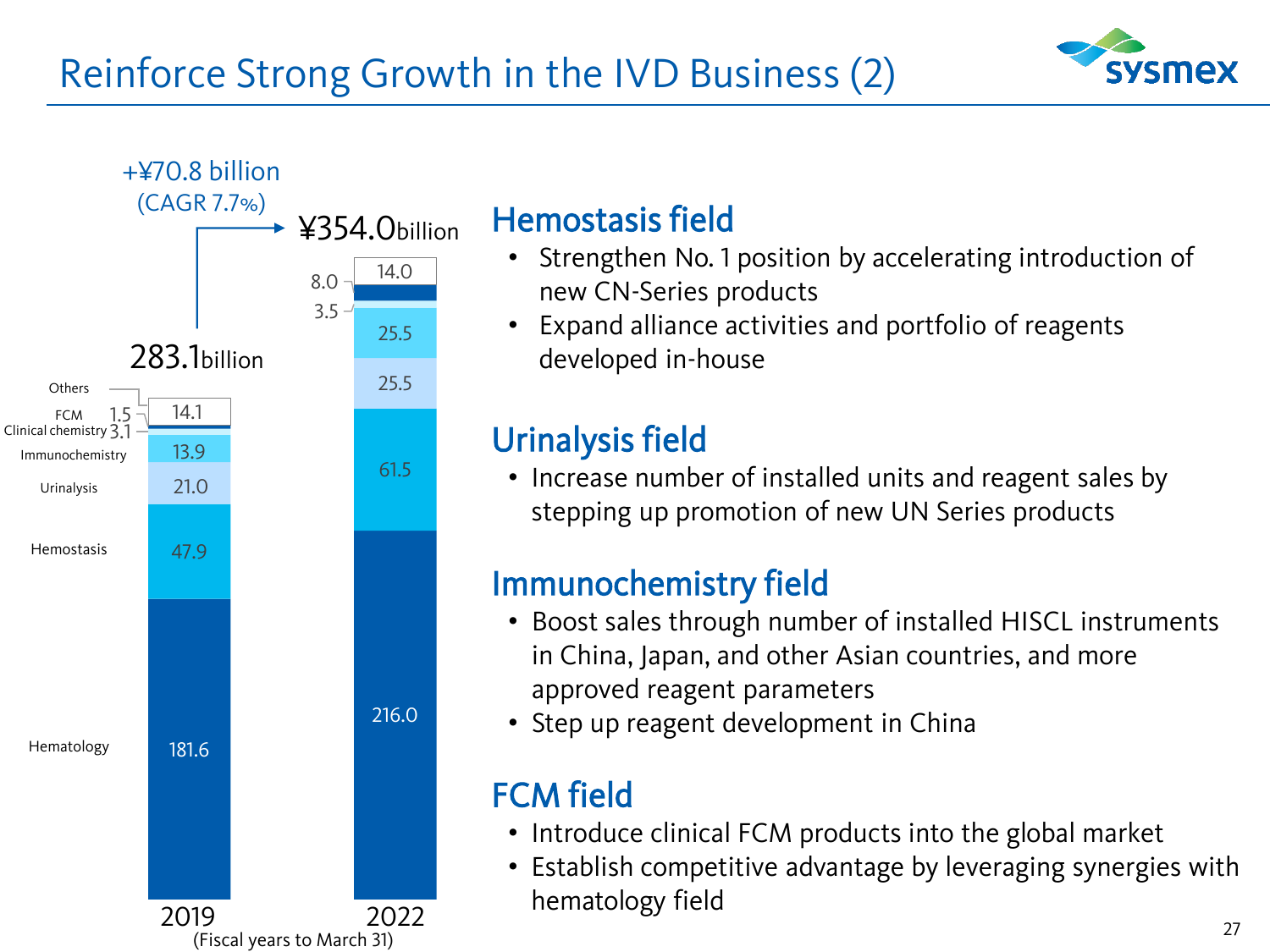#### Accelerate Commercialization of the Life Science Business **sysmex**



+¥15.6 billion

### Initiatives in the life science business

- Increase OSNA value and global rollout
	- $\checkmark$  Increase types of cancer to which applicable
	- $\checkmark$  Strengthen promotion of new product (RD-210) in EMEA
	- $\checkmark$  Fnter Chinese market
- Increase FISH reagent sales through synergy with OGT
	- $\checkmark$  Expand sales area for FISH reagents (Japan, China, etc.)
	- $\checkmark$  Enter global market for Flow FISH
- Bolster presence in cancer genomic medicine
	- $\checkmark$  Obtain health insurance coverage for NCC Oncopanel to increase number of assay customers
- Enter the market for liquid biopsy testing
	- $\checkmark$  Obtain OncoBEAM RAS IVD, launch the PSS as LDT\*, etc.
	- $\checkmark$  Increase clinical applications for highly sensitive HISCL
	- $\checkmark$  Launch of system for measuring circulating tumor cells (CTCs) as LDT

(Fiscal years to March 31) \*LDT : Laboratory Developed Test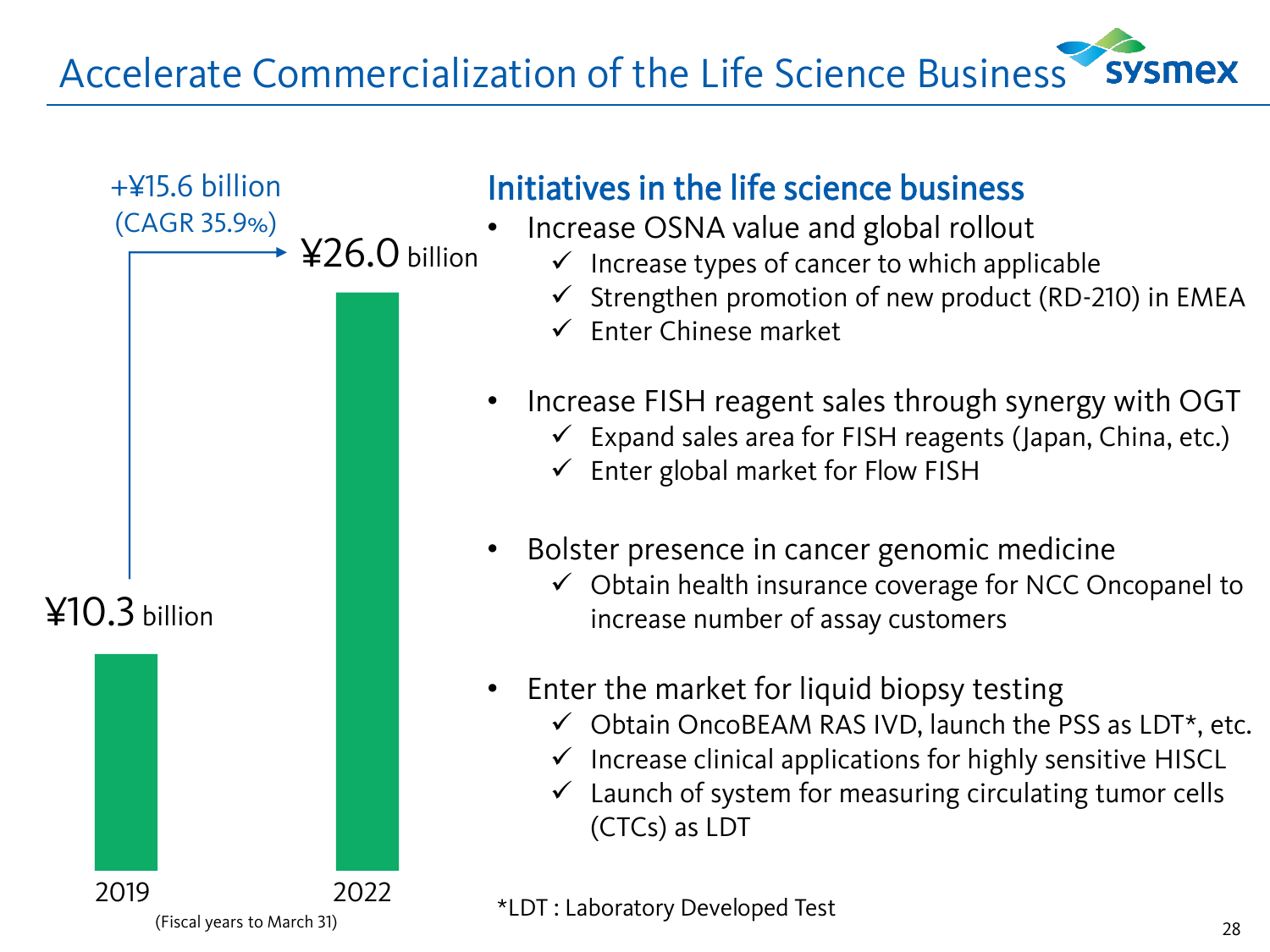Reinforce the Reagent Development and Manufacturing Functions, Which Support Business Growth



#### Operation of bio-diagnostic reagent base, progress on reagents



Strengthen reagent development and production functions

Accelerate commercialization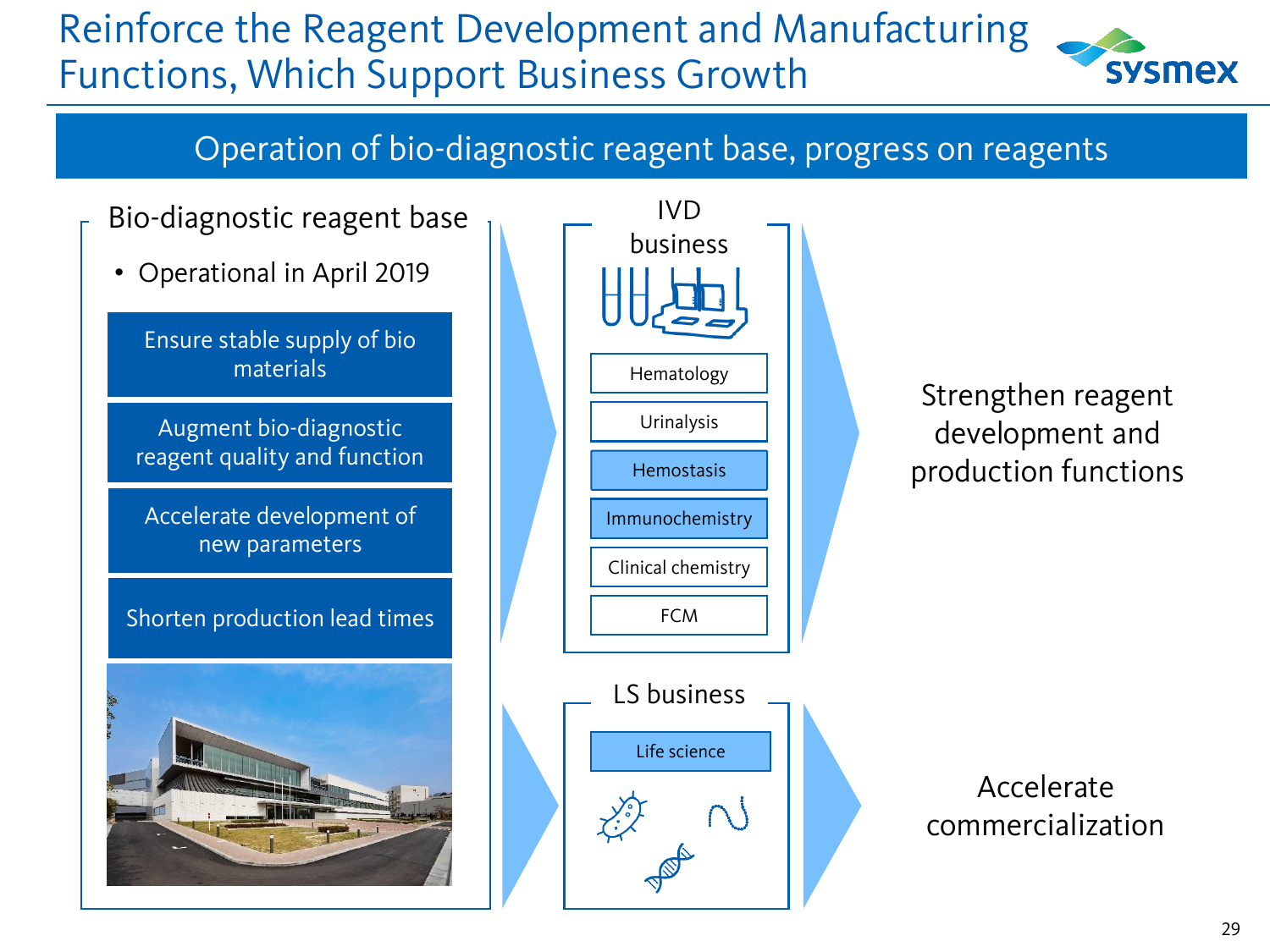### Enhance Structures that Support the Business (Quality Assurance and Regulatory Affairs)



• Strengthen quality assurance function to ensure the "responsible provision of products and services"



- Strengthen the regulatory affairs function and clinical development capability to take advantage of business opportunities at an early stage
	- Respond to a broader business portfolio (in addition to IVD business, response in the life science business)
	- − Cultivate and recruit specialized human resources
	- Use overseas R&D bases to strengthen the global product function evaluation system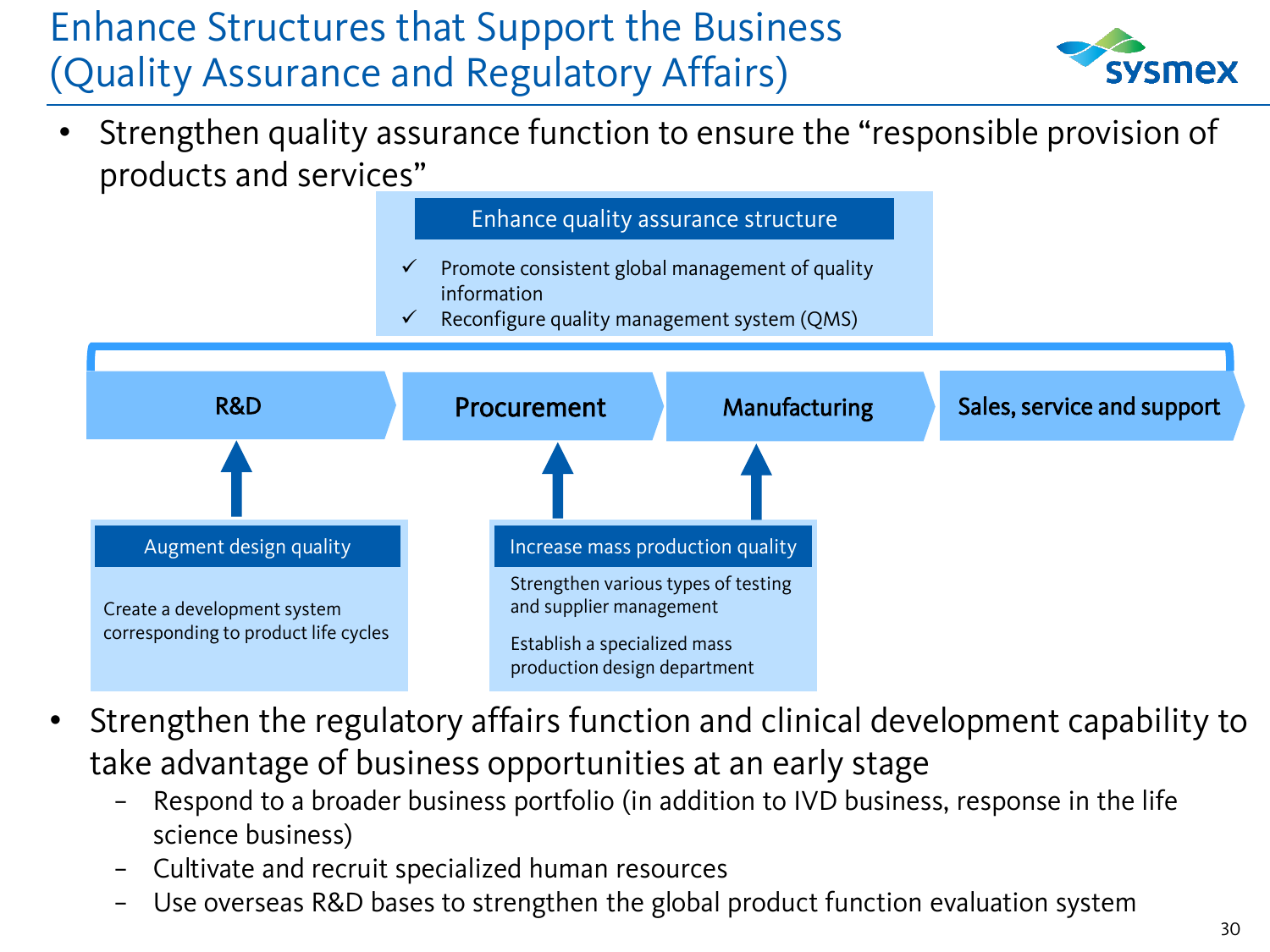

• Restructure business processes through Digitalization

#### Restructure global business processes through Digitalization

Transform the new product development process, optimize the supply chain, enhance information security, etc.



Strengthen corporate competitiveness by innovating HR management

Global HR management policy

Global HR information management system

Promotion of work style reforms leveraging IT

Recruit and develop human resources to support sustainable growth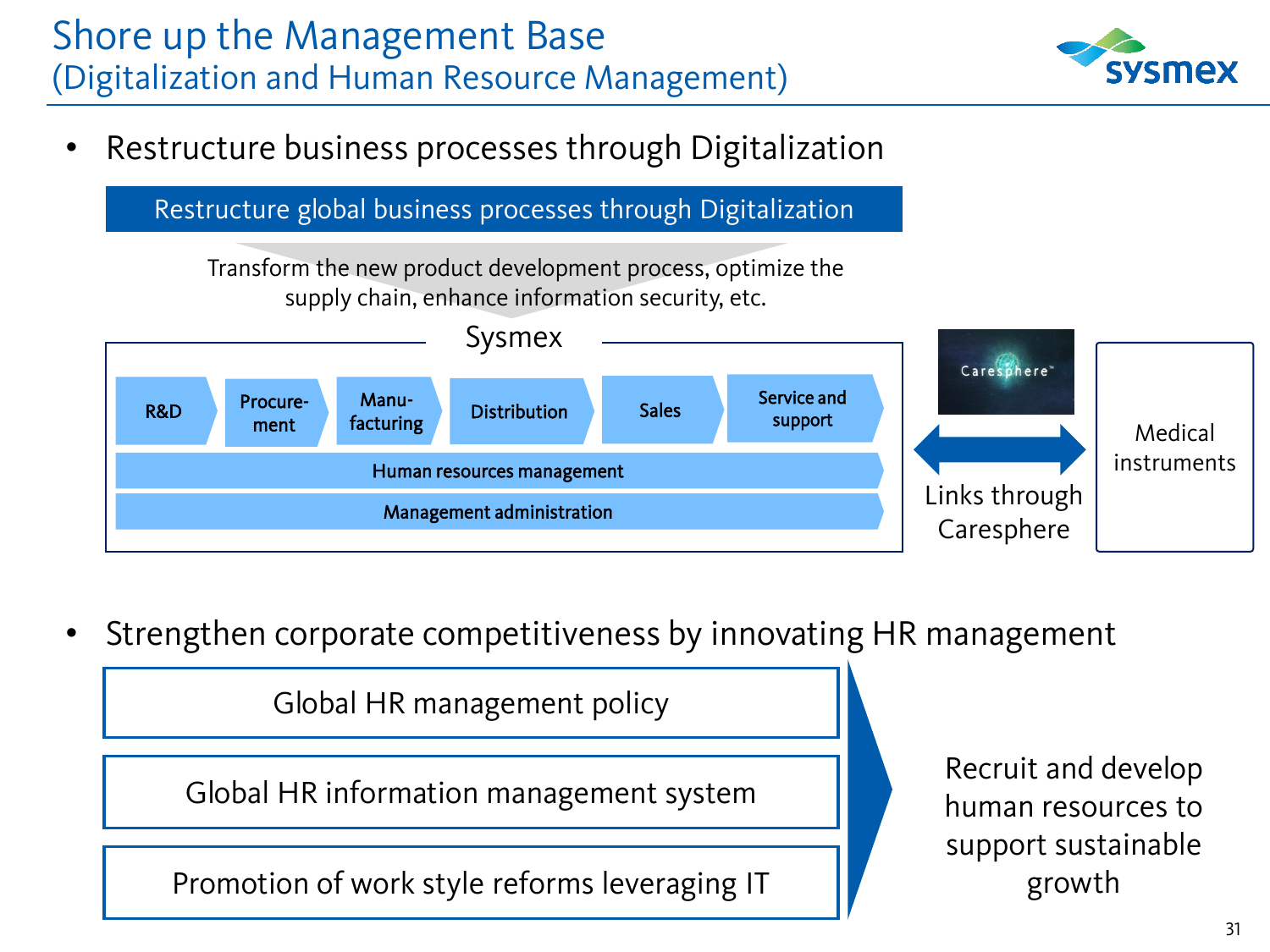### Financial Policy (Three Years)



Conduct ongoing investment and augment our ability to generate cash flow and augment capital efficiency to enhance corporate value over the medium to long term and target sustainable shareholder returns.

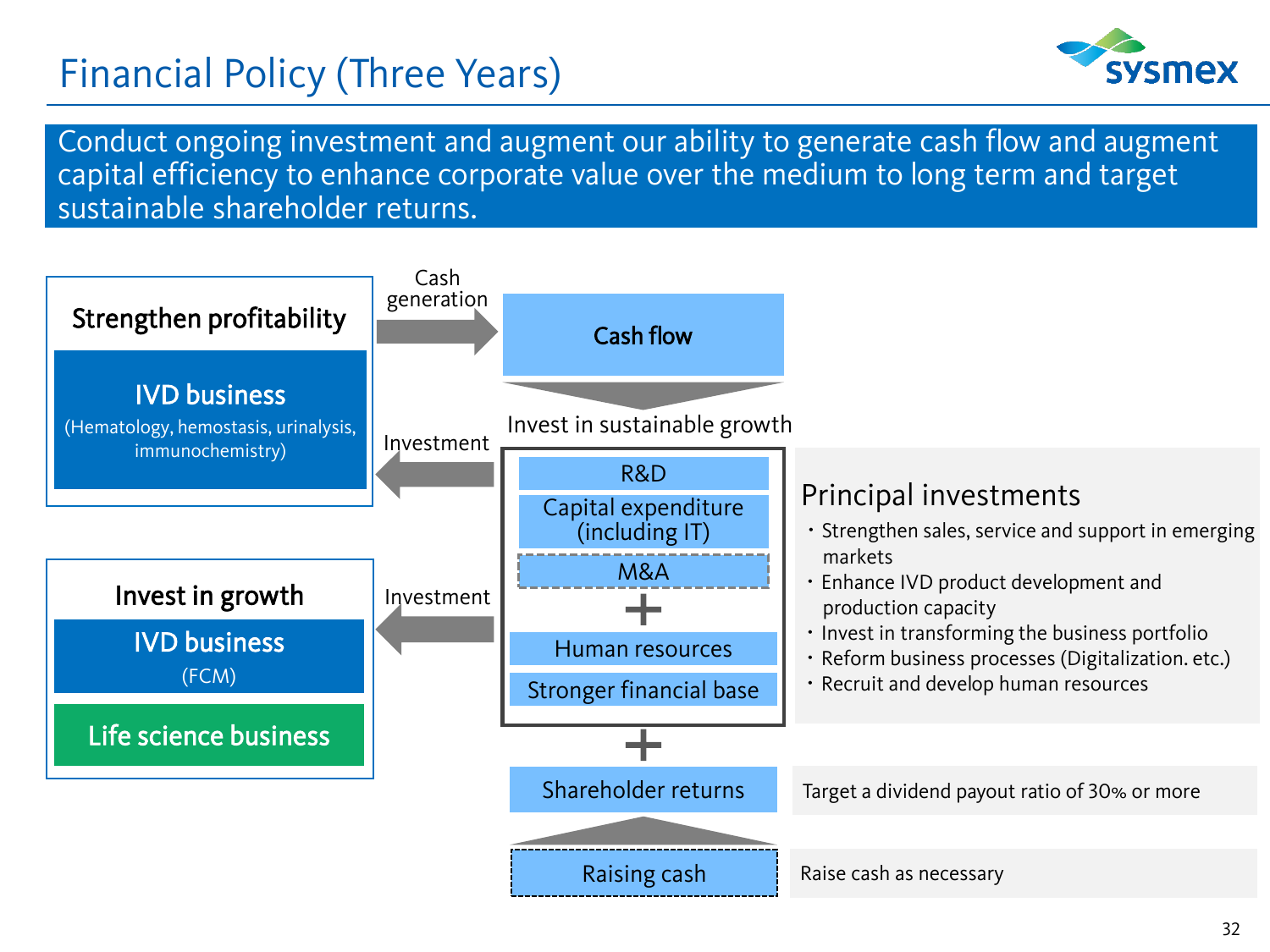### Initiatives Targeting CSR Issues to Support Sustainable Growth



#### • Monitoring through KPIs on non-financial information

| Sysmex's CSR issues (Materiality)                 | <b>Main KPIs</b>                   |                                                                                                |                                                                                              |
|---------------------------------------------------|------------------------------------|------------------------------------------------------------------------------------------------|----------------------------------------------------------------------------------------------|
| Resolution of medical issues through              | 17 FARTNERSHIPS<br>3 GOGO HEALTH   | Resolution of medical issues through<br>business activities                                    | Hematology market share                                                                      |
| products and services                             | ❀                                  | Improvement in accessibility to medical<br>services by means such as familiarizing<br>products | Percentage of sales in emerging markets                                                      |
| Responsible provision of products<br>and services |                                    | Assessment and management of the supply<br>chain                                               | Number of CSR surveys                                                                        |
|                                                   |                                    |                                                                                                | Engagement score                                                                             |
|                                                   | ⊜                                  | Provision of a comfortable working<br>environment                                              | Turnover ratio                                                                               |
| Realization of an attractive<br>workplace         |                                    |                                                                                                | Frequency of work-related injuries, severity<br>of work-related injuries                     |
|                                                   |                                    | Development of human resources                                                                 | Average hours of training                                                                    |
|                                                   |                                    | Promotion of diversity                                                                         | Percentage of female managers                                                                |
|                                                   | 美<br>Ø                             | Environmental consideration through the<br>product lifecycle                                   | Percentage reduction in $CO2$ emissions<br>(for instrument use/shipping and<br>distribution) |
| Environmental consideration                       |                                    |                                                                                                | Percentage reduction in water<br>consumption (for instrument use)                            |
|                                                   |                                    | Reduction in environmental burden                                                              | Percentage reduction in $CO2$ emissions<br>(business activities)                             |
|                                                   |                                    | through activities at business offices                                                         | Percentage reduction in water<br>consumption (business activities)                           |
| Governance                                        | <b>FARTNERSHIP</b><br>For the Goal | Compliance                                                                                     | Number of internal reports                                                                   |
|                                                   |                                    |                                                                                                | Number of ethics violations                                                                  |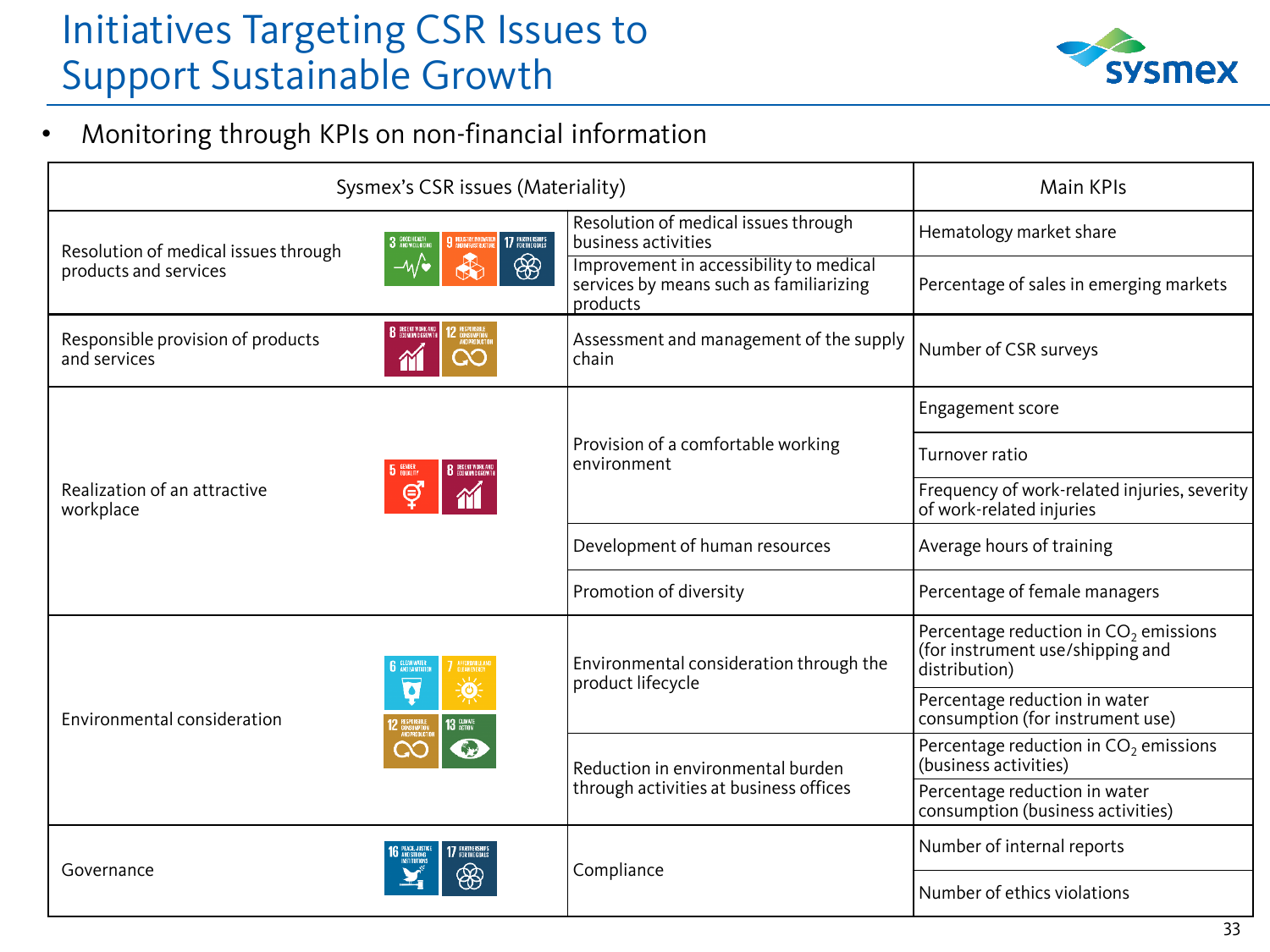

## 4. Consolidated Earnings Forecast for the Fiscal Year Ending March 31, 2020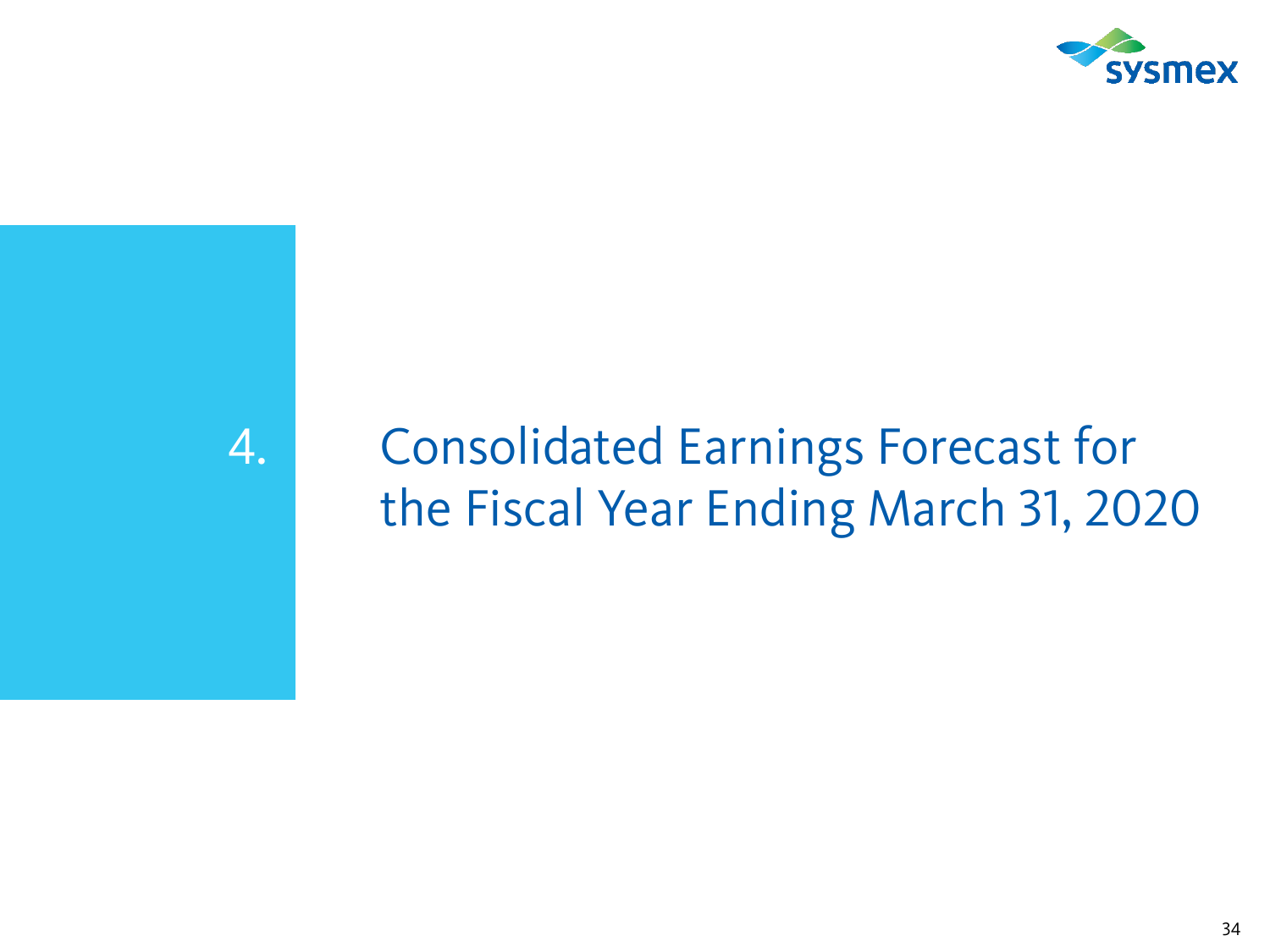### Consolidated Earnings Forecast



| Net sales: ¥320.0 billion                                                         |                                  |                                     | Operating profit: ¥64.0 billion                                                                                                       |       | Operating margin: 20.0%                                            |  |
|-----------------------------------------------------------------------------------|----------------------------------|-------------------------------------|---------------------------------------------------------------------------------------------------------------------------------------|-------|--------------------------------------------------------------------|--|
|                                                                                   |                                  |                                     | Profit attributable to owners of the parent: ¥42.0 billion                                                                            |       | Profit attributable to owners of<br>the parent to net sales: 13.1% |  |
| Capital expenditure:<br>Planned<br>¥14.0 billion<br>Investment<br>(Tangible only) |                                  |                                     | Depreciation and amortization:<br>¥24.0 billion<br>(Including changes in lease accounting<br>standards due to the adoption of IFRS16) |       | R&D expenditure:<br>¥22.0 billion                                  |  |
|                                                                                   | • Assumed Exchange Rates         |                                     |                                                                                                                                       |       | (Billions of yen)                                                  |  |
|                                                                                   | Full year                        | Previous year<br>(Fiscal year ended |                                                                                                                                       | 293.5 | 320.0<br>(Up 9.0%)                                                 |  |
|                                                                                   |                                  |                                     | 281.9                                                                                                                                 |       |                                                                    |  |
| 1USD                                                                              | ¥110.0                           | March 31, 2019)<br>¥110.9           |                                                                                                                                       |       |                                                                    |  |
| 1 EUR                                                                             | ¥125.0                           | ¥128.4                              | 59.0                                                                                                                                  | 61.2  | 64.0<br>(Up 4.4%                                                   |  |
| 1 CNY                                                                             | ¥16.5                            | ¥16.5                               |                                                                                                                                       |       |                                                                    |  |
|                                                                                   | <b>Exchange Rate Sensitivity</b> |                                     |                                                                                                                                       |       |                                                                    |  |
|                                                                                   | Net sales<br>(year)              | Operating profit<br>(year)          |                                                                                                                                       | 41.2  | 42.0<br>(Up 1.9%)                                                  |  |
| <b>USD</b>                                                                        | ¥0.63 billion                    | ¥0.70 billion                       | 39.2                                                                                                                                  |       |                                                                    |  |
| <b>EUR</b>                                                                        | ¥0.45 billion                    | ¥0.11 billion                       |                                                                                                                                       |       |                                                                    |  |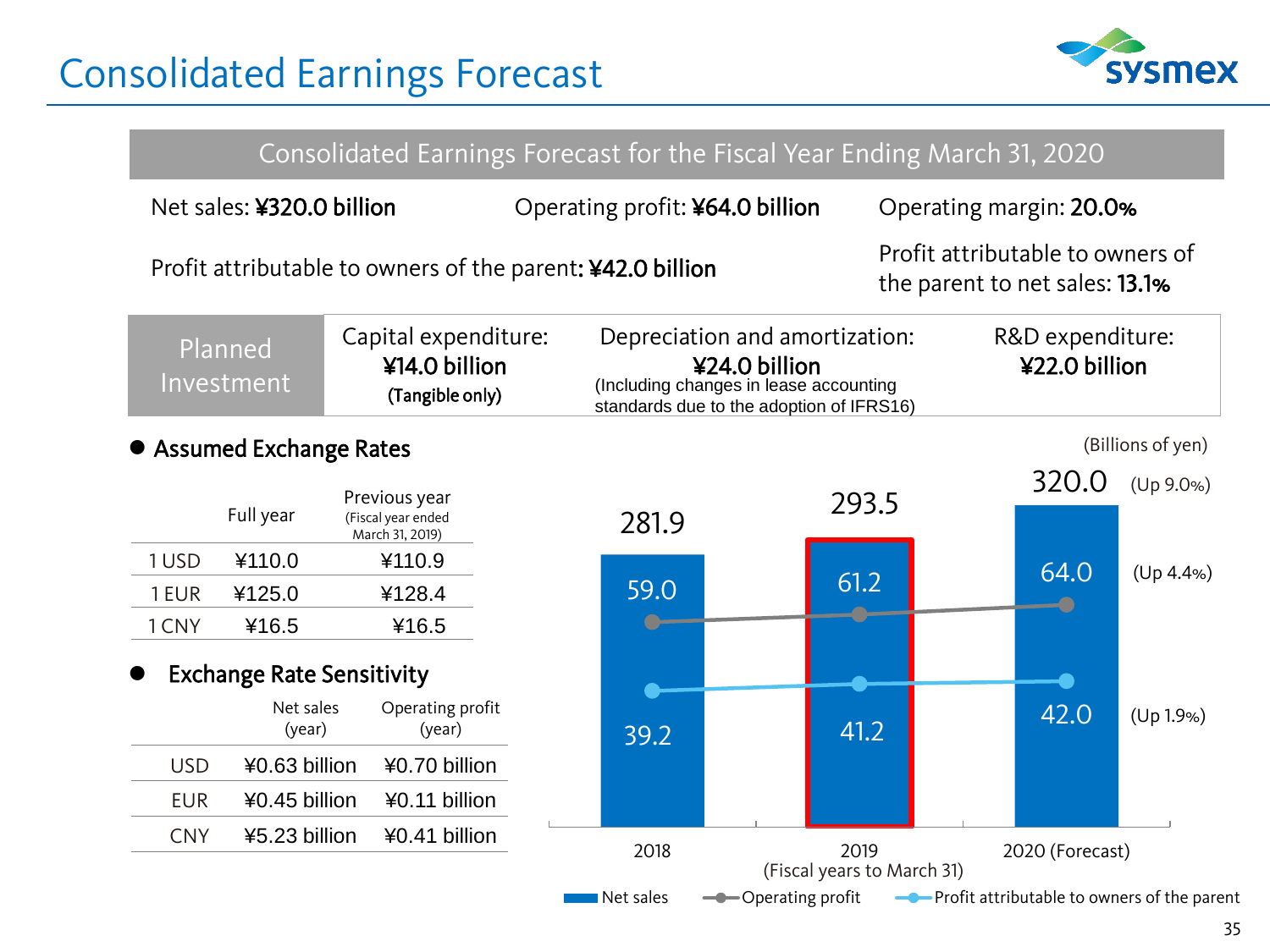### Dividend Increases for the 18th Consecutive Year (Forecast for the Fiscal Year Ending March 31, 2020)



Sysmex aims to maintain a proper balance between aggressive investment, which is designed to sustain steady high growth, and returns to our shareholders as our earning power increases. In terms of returns to shareholders, we intend to provide a stable dividend on a continuous basis and aim for a consolidated payout ratio of 30% under our basic policy of sharing the successes of our operations in line with business performance.

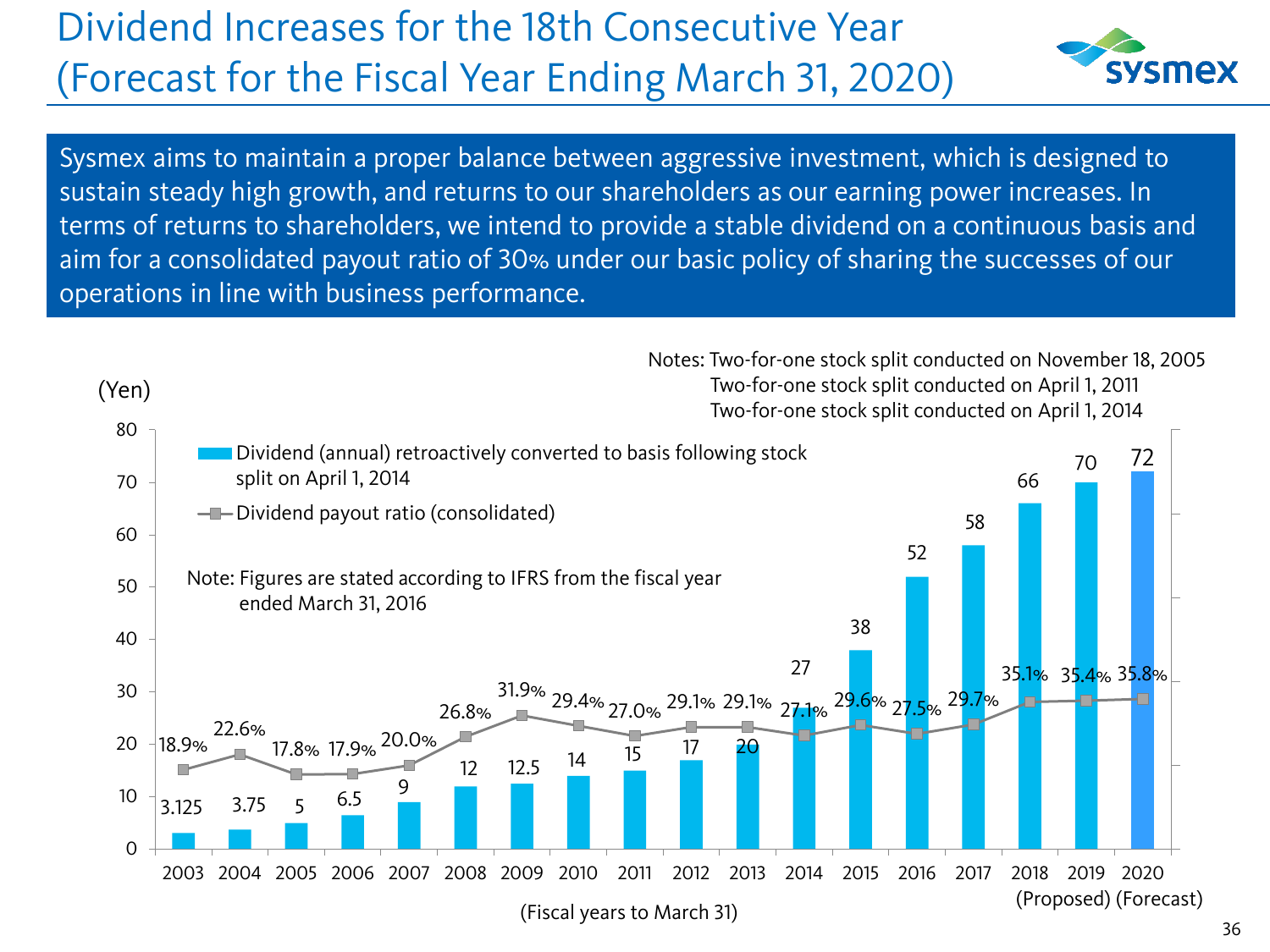

## (Appendix) Financial Highlights for the Fiscal Year Ended March 31, 2019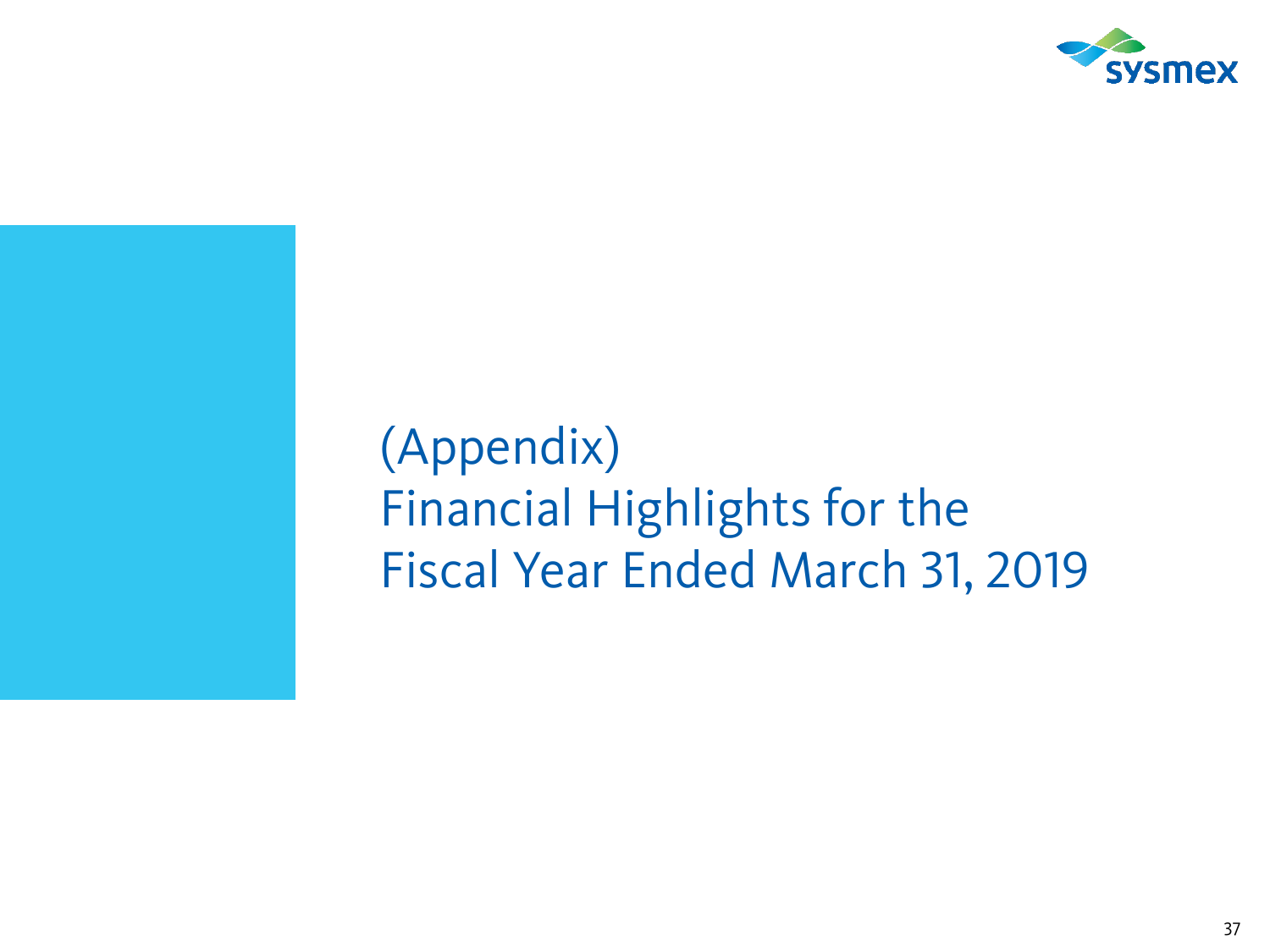### (Reference) Year-on-Year Growth, Excluding Extraordinary Factors



| <b>Net sales</b>                                       |                                     |                                     |                                         |  |  |  |  |
|--------------------------------------------------------|-------------------------------------|-------------------------------------|-----------------------------------------|--|--|--|--|
| (Billions of yen)                                      | Fiscal year ended<br>March 31, 2018 | Fiscal year ended<br>March 31, 2019 | <b>YOY (Previous</b><br>$period = 100%$ |  |  |  |  |
| Net sales                                              | 281.9                               | 293.5                               | 104.1%                                  |  |  |  |  |
| FX impact                                              |                                     | $+4.0$                              |                                         |  |  |  |  |
| Impact of dissolution $_1$<br>of joint venture         | (1.5)                               |                                     |                                         |  |  |  |  |
| Impact of OGT<br>acquisition                           |                                     | (0.8)                               |                                         |  |  |  |  |
| Adoption of IFRS 15                                    |                                     | (0.1)                               |                                         |  |  |  |  |
| Increase of reagent $\sigma$<br>prices in China        |                                     | (0.3)                               |                                         |  |  |  |  |
| Net sales after adjusting for<br>extraordinary factors | 280.3                               | 296.1                               | 105.6%                                  |  |  |  |  |

| <b>Operating profit</b>                                       |                                     |                                     |                                           |  |  |  |
|---------------------------------------------------------------|-------------------------------------|-------------------------------------|-------------------------------------------|--|--|--|
| (Billions of yen)                                             | Fiscal year ended<br>March 31, 2018 | Fiscal year ended<br>March 31, 2019 | <b>YOY (Previous</b><br>$period = 100\%)$ |  |  |  |
| Operating profit                                              | 59.0                                | 61.2                                | 103.7%                                    |  |  |  |
| FX impact                                                     |                                     | (0.1)                               |                                           |  |  |  |
| Impact of dissolution of<br>joint venture                     | (0.8)                               |                                     |                                           |  |  |  |
| Impairment loss                                               | $+1.0$                              |                                     |                                           |  |  |  |
| Impact of OGT acquisition                                     |                                     | (0.06)                              |                                           |  |  |  |
| Adoption of IFRS 15                                           |                                     | (0.1)                               |                                           |  |  |  |
| Dissolution of employees'<br>pension fund                     | (1.6)                               |                                     |                                           |  |  |  |
| Operating profit after adjusting<br>for extraordinary factors | 57.6                                | 60.8                                | 105.5%                                    |  |  |  |

| Profit attributable to owners of the parent                                                 |                      |                                                       |                                         |
|---------------------------------------------------------------------------------------------|----------------------|-------------------------------------------------------|-----------------------------------------|
| (Billions of yen)                                                                           | Fiscal year<br>ended | Fiscal year<br>ended<br>March 31, 2018 March 31, 2019 | <b>YOY (Previous</b><br>$period = 100%$ |
| Profit attributable to owners of<br>the parent                                              | 39.2                 | 41.2                                                  | 105.1%                                  |
| FX impact                                                                                   |                      | (0.1)                                                 |                                         |
| Impact of dissolution of<br>joint venture                                                   | (1.4)                |                                                       |                                         |
| Impairment loss                                                                             | $+1.0$               |                                                       |                                         |
| Impact of OGT acquisition                                                                   |                      | (0.05)                                                |                                         |
| Adoption of IFRS 15                                                                         |                      | (0.1)                                                 |                                         |
| Dissolution of employees'<br>pension fund                                                   | (1.1)                |                                                       |                                         |
| Revision in US tax rates                                                                    | $+0.7$               |                                                       |                                         |
| Withholding tax refund                                                                      |                      | (0.3)                                                 |                                         |
| Profit attributable to owners of<br>the parent after adjusting for<br>extraordinary factors | 38.4                 | 40.5                                                  | 105.3%                                  |

1 Sysmex sold its shares in the joint venture to bioMérieux at the end of October 2017. Profit attributable to owners of the parent includes the impact of ¥0.84 billion in gain on the sale of shares. 2 Reagent price increases were introduced in June 2017.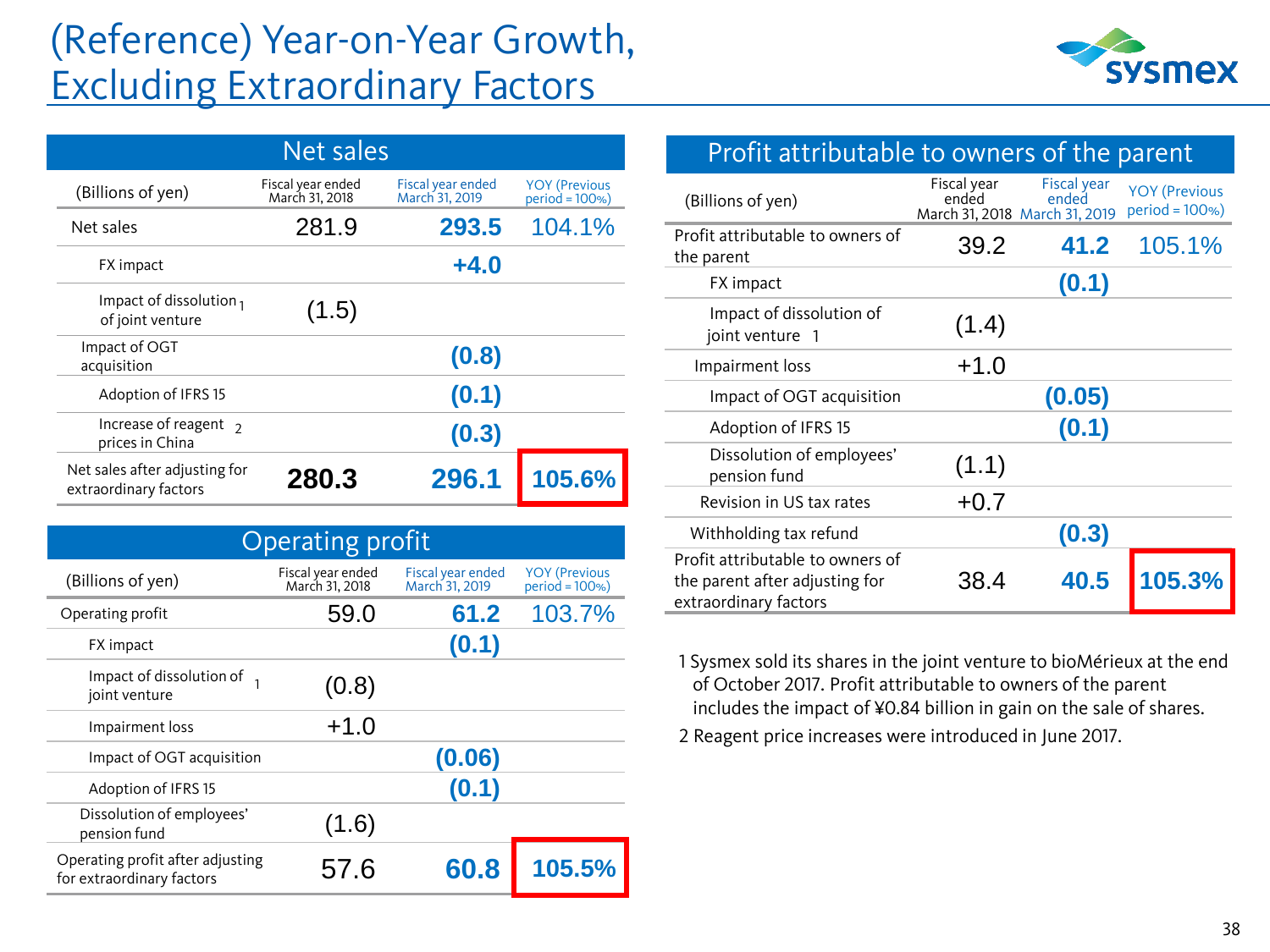

## (Appendix) Mid-Term Management Targets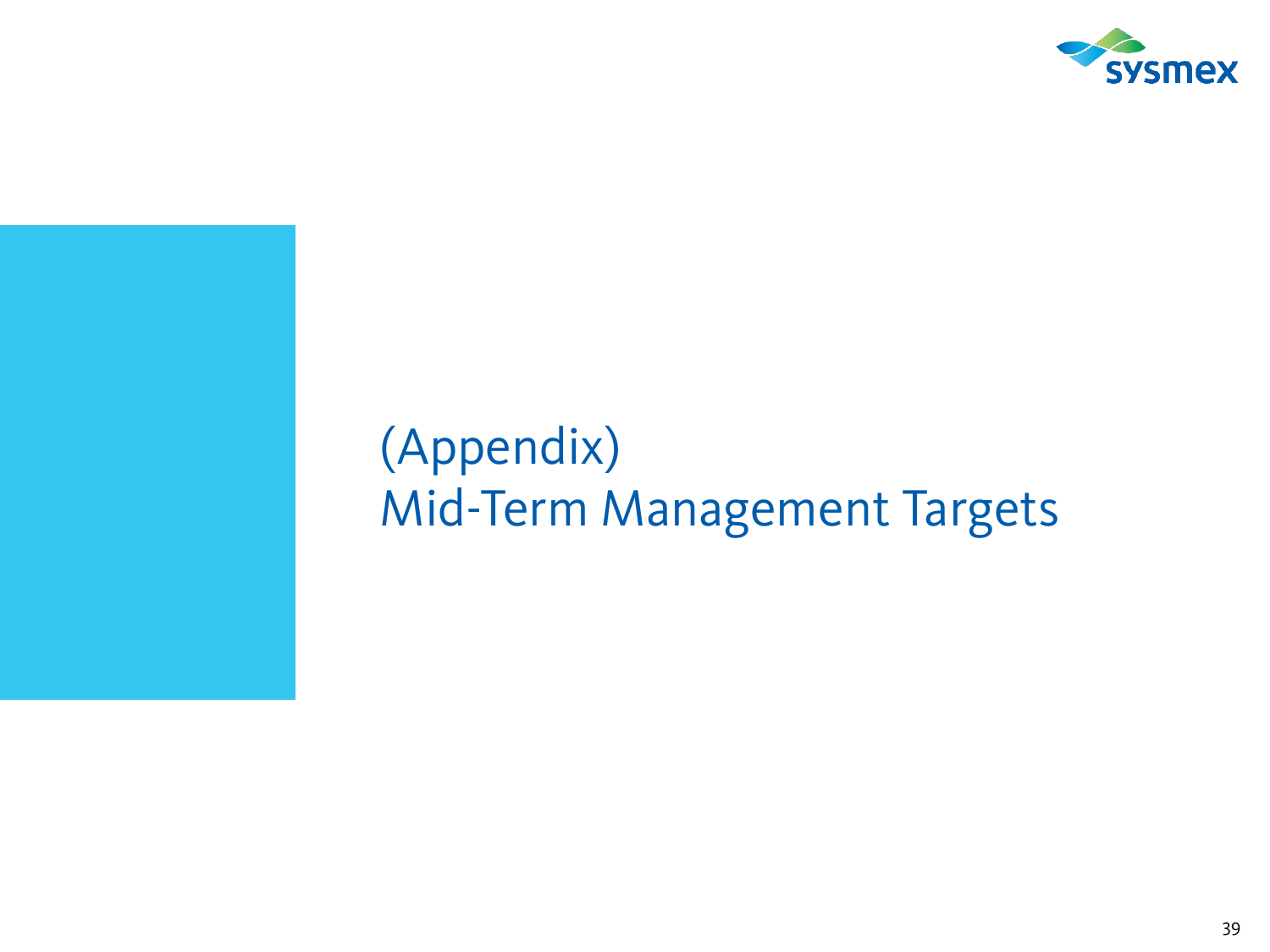

|  |                       | Fiscal year<br>ended | Fiscal year ending<br>March 31, 2020 |            | Fiscal year ending<br>March 31, 2022 |                             |
|--|-----------------------|----------------------|--------------------------------------|------------|--------------------------------------|-----------------------------|
|  |                       | March 31, 2019       |                                      | <b>YOY</b> |                                      | CAGR<br>$(3 \text{ years})$ |
|  | Hematology            | 181.6                | 192.6                                | $+6.0%$    | 216.0                                | $+5.9%$                     |
|  | <b>Hemostasis</b>     | 47.9                 | 51.9                                 | $+8.2%$    | 61.5                                 | $+8.7%$                     |
|  | Urinalysis            | 21.0                 | 22.4                                 | $+6.3%$    | 25.5                                 | $+6.6%$                     |
|  | Immunochemistry       | 13.9                 | 16.7                                 | $+20.0%$   | 25.5                                 | $+22.4%$                    |
|  | Clinical chemistry    | 3.1                  | 3.2                                  | $+0.3%$    | 3.5                                  | $+3.1%$                     |
|  | FCM <sup>*</sup>      | 1.5                  | 3.0                                  | +95.0%     | 8.0                                  | +73.3%                      |
|  | Others                | 13.7                 | 13.2                                 |            | 14.0                                 |                             |
|  | <b>IVD</b> business   | 283.1                | 303.0                                | $+7.0%$    | 354.0                                | $+7.7%$                     |
|  | Life science business | 10.3                 | 17.0                                 | $+64.1%$   | 26.0                                 | +35.9%                      |
|  | Total                 | 293.5                | 320.0                                | $+9.0%$    | 380.0                                | $+9.0%$                     |

| ling<br>20 | Fiscal year ending<br>March 31, 2022 |                   |  |  |  |
|------------|--------------------------------------|-------------------|--|--|--|
| YOY        |                                      | CAGR<br>(3 years) |  |  |  |
| + 6.0%     | 216.0                                | $+5.9%$           |  |  |  |
| $+8.2%$    | 61.5                                 | $+8.7%$           |  |  |  |
| $+6.3%$    | 25.5                                 | $+6.6%$           |  |  |  |
| $20.0\%$   | 25.5                                 | $+22.4%$          |  |  |  |
| $+0.3%$    | 3.5                                  | $+3.1%$           |  |  |  |
| $95.0\%$   | 8.0                                  | +73.3%            |  |  |  |
|            | 14.0                                 |                   |  |  |  |
| $+7.0%$    | 354.0                                | $+7.7%$           |  |  |  |
| 64.1%      | 26.0                                 | +35.9%            |  |  |  |
| $+9.0%$    | 380.0                                | $+9.0%$           |  |  |  |

\*Reclassified to the IVD business from the fiscal year ending March 31, 2020 (classified as a next core business in the previous mid-term management plan)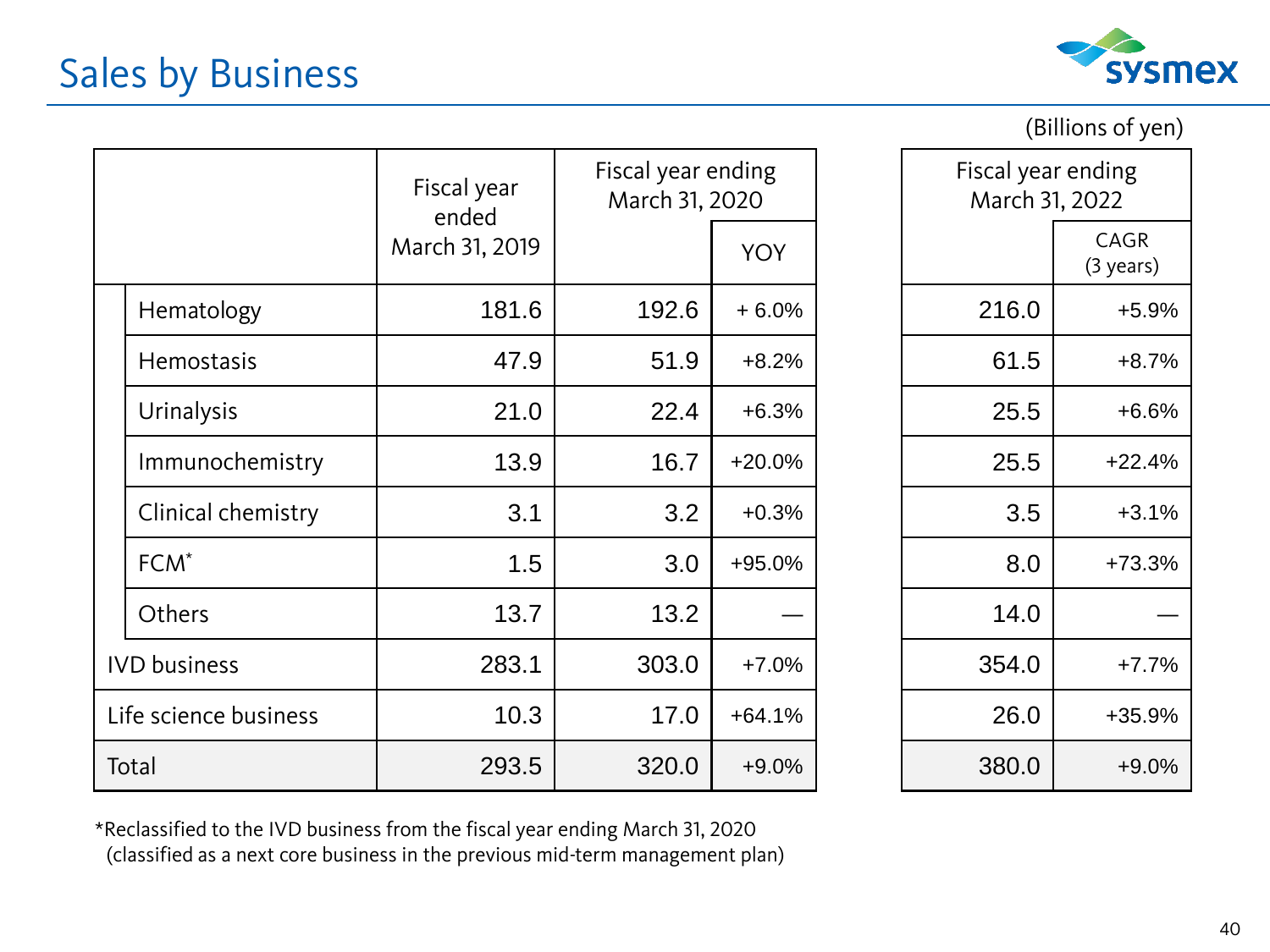

|             | Fiscal year<br>ended | Fiscal year ending<br>March 31, 2020 |            | Fiscal year ending<br>March 31, 2022 |                |
|-------------|----------------------|--------------------------------------|------------|--------------------------------------|----------------|
|             | March 31, 2019       |                                      | <b>YOY</b> |                                      | CAGR (3 years) |
| Americas    | 70.5                 | 76.7                                 | $+8.8%$    | 89.6                                 | $+8.3%$        |
| <b>EMEA</b> | 75.6                 | 80.4                                 | $+6.2%$    | 93.5                                 | $+7.3%$        |
| China       | 78.2                 | 87.1                                 | $+11.4%$   | 108.7                                | $+11.6%$       |
| AP          | 25.0                 | 27.6                                 | $+10.3%$   | 35.2                                 | $+12.0%$       |
| Japan       | 44.0                 | 48.2                                 | $+9.4%$    | 53.0                                 | $+6.3%$        |
| Total       | 293.5                | 320.0                                | $+9.0%$    | 380.0                                | $+9.0%$        |

| ing<br>0! | Fiscal year ending<br>March 31, 2022 |                |  |  |
|-----------|--------------------------------------|----------------|--|--|
| YOY       |                                      | CAGR (3 years) |  |  |
| +8.8%     | 89.6                                 | $+8.3%$        |  |  |
| +6.2%     | 93.5                                 | $+7.3%$        |  |  |
| 11.4%     | 108.7                                | $+11.6%$       |  |  |
| 10.3%     | 35.2                                 | $+12.0%$       |  |  |
| $+9.4%$   | 53.0                                 | $+6.3%$        |  |  |
| +9.0%     | 380.0                                | $+9.0%$        |  |  |

#### (Local currency)

| ing<br>20 | Fiscal year ending<br>March 31, 2022 |                |  |  |  |
|-----------|--------------------------------------|----------------|--|--|--|
| YOY       |                                      | CAGR (3 years) |  |  |  |
| +9.7%     | 814                                  | $+8.6%$        |  |  |  |
| $+9.0\%$  | 748                                  | $+8.2%$        |  |  |  |
| 11.5%     | 6,587                                | $+11.6%$       |  |  |  |

|                           | Fiscal year<br>ended | Fiscal year ending<br>March 31, 2020 |            | Fiscal year ending<br>March 31, 2022 |                |
|---------------------------|----------------------|--------------------------------------|------------|--------------------------------------|----------------|
|                           | March 31, 2019       |                                      | <b>YOY</b> |                                      | CAGR (3 years) |
| Americas (million USD)    | 635                  | 697                                  | $+9.7%$    | 814                                  | $+8.6%$        |
| <b>EMEA</b> (million EUR) | 590                  | 643                                  | $+9.0%$    | 748                                  | $+8.2%$        |
| China (million CNY)       | 4,736                | 5,278                                | $+11.5%$   | 6,587                                | $+11.6%$       |

#### (Assumed exchange rates)

г

| ີ                    |                |            |
|----------------------|----------------|------------|
| $\sim$ $\sim$<br>マンレ | <b>EUR</b>     | <b>NIV</b> |
| 41100                | ¥125.0<br>∠ບ.ບ | ¥16.5      |

Т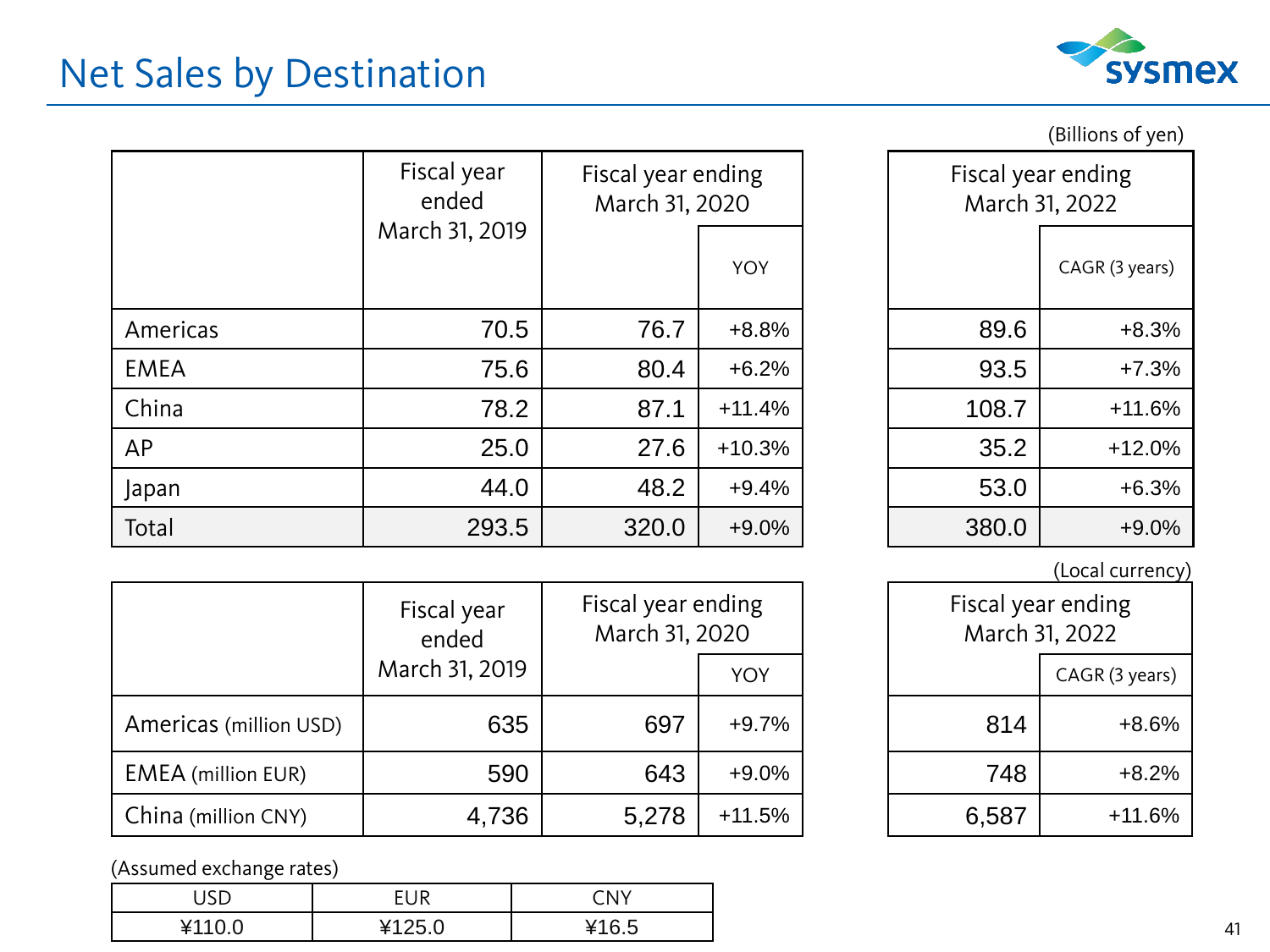

|             |                             | Fiscal year<br>ended<br>March 31, 2019 | Fiscal year<br>ending<br>March 31, 2020 | Fiscal year<br>ending<br>March 31, 2022 |
|-------------|-----------------------------|----------------------------------------|-----------------------------------------|-----------------------------------------|
| Americas    | Sales to external customers | 65.9                                   | 71.6                                    | 82.4                                    |
|             | Operating profit            | 3.5                                    | 3.8                                     | 4.4                                     |
| <b>EMEA</b> | Sales to external customers | 77.6                                   | 82.8                                    | 97.7                                    |
|             | Operating profit            | 7.0                                    | 7.1                                     | 8.5                                     |
| China       | Sales to external customers | 78.1                                   | 87.1                                    | 108.7                                   |
|             | Operating profit            | 9.1                                    | 8.7                                     | 10.3                                    |
| AP          | Sales to external customers | 24.7                                   | 27.4                                    | 35.0                                    |
|             | Operating profit            | 3.1                                    | 3.1                                     | 4.0                                     |
| Japan       | Sales to external customers | 47.0                                   | 51.1                                    | 56.2                                    |
|             | Intra-area transfers        | 107.8                                  | 117.1                                   | 140.9                                   |
|             | <b>Sales</b>                | 154.9                                  | 168.2                                   | 197.1                                   |
|             | Operating profit            | 38.9                                   | 41.5                                    | 51.0                                    |